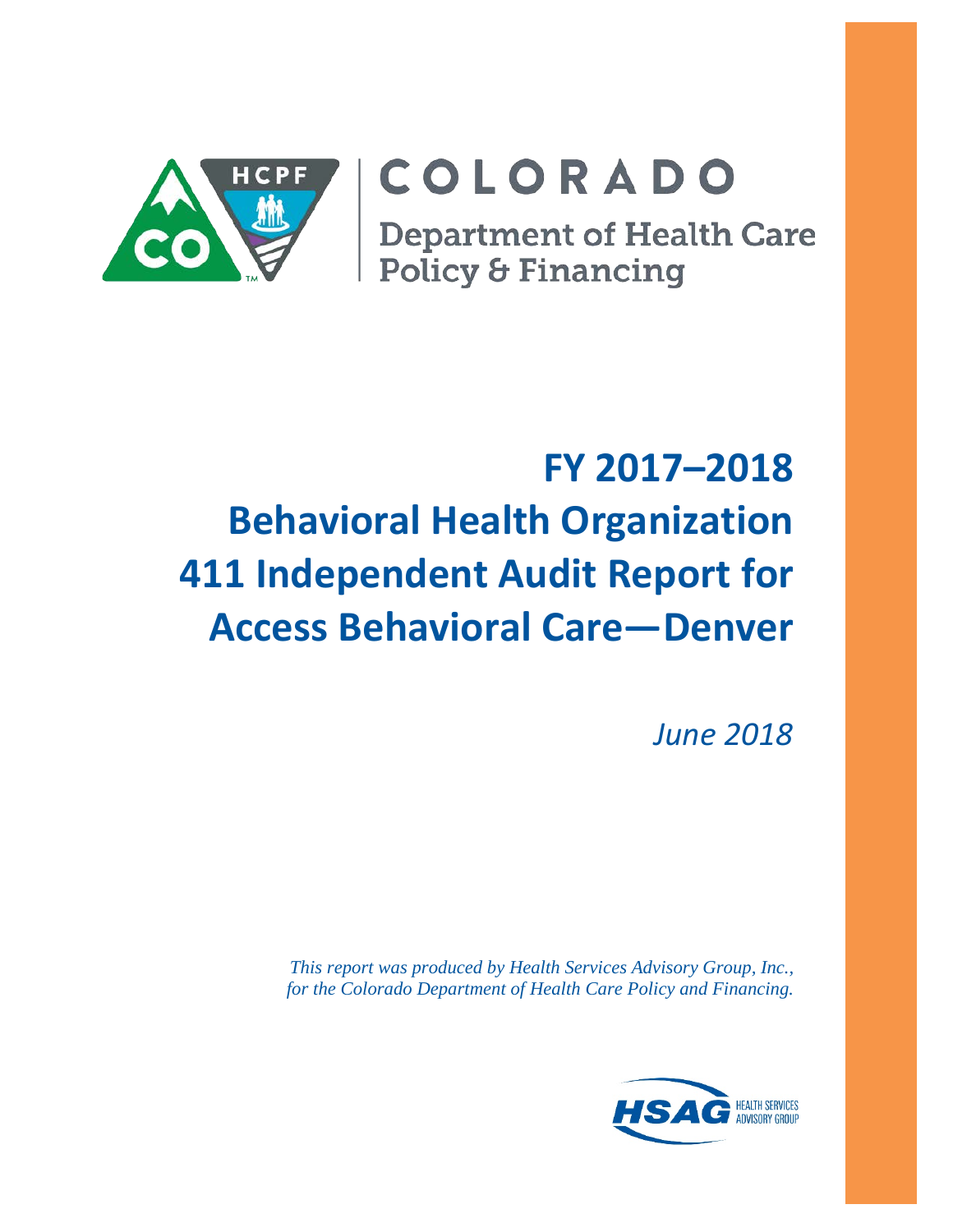

# **Contents**

| Appendix A. Mental Health Encounter Data Flat File Specifications for BHOs   |  |
|------------------------------------------------------------------------------|--|
| Appendix B. Response Data Layout for Encounter Quality Audit for BHOs  B-1   |  |
| Appendix C. Over-Read Findings for Access Behavioral Care—Denver (ABC-D) C-1 |  |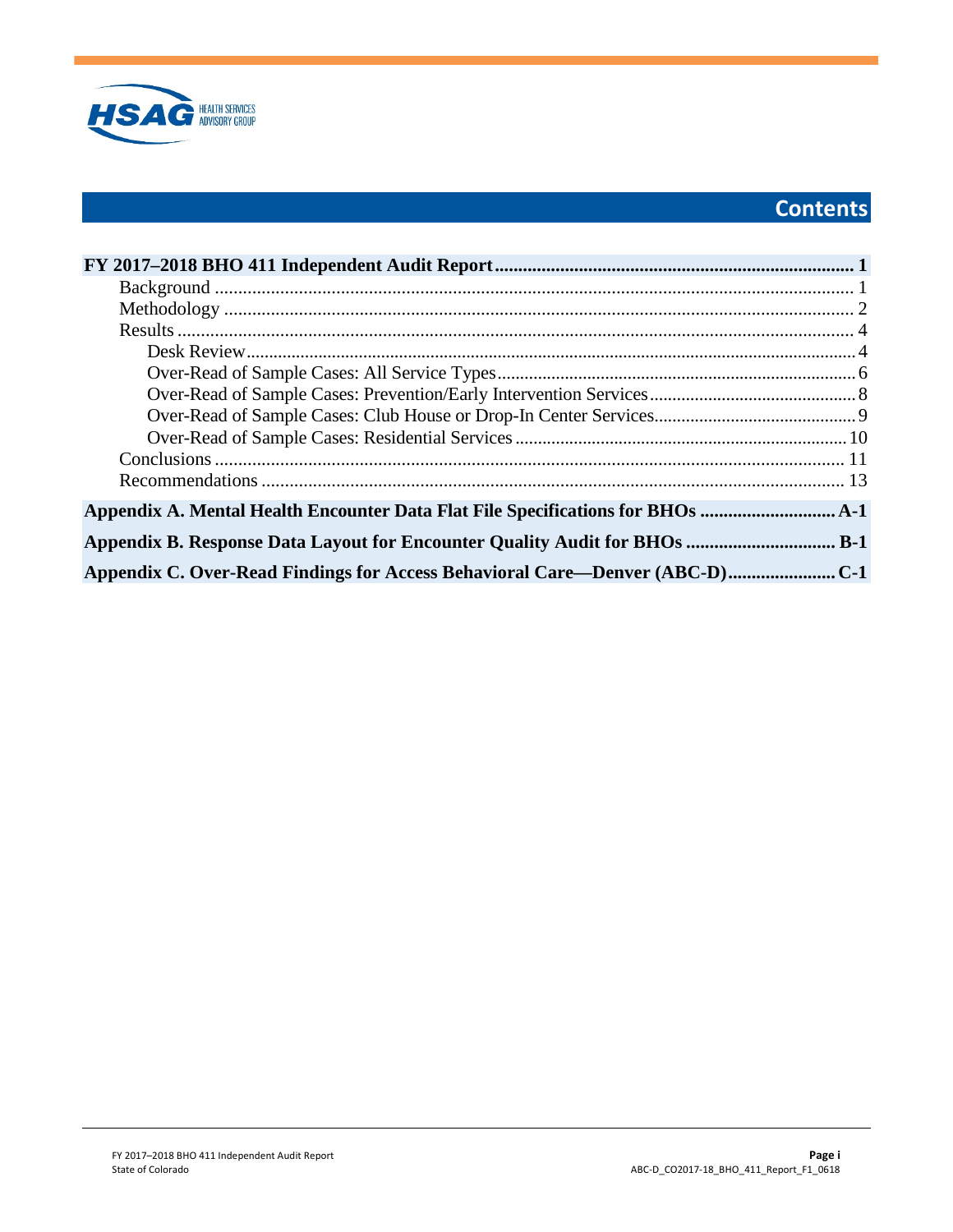

## <span id="page-2-0"></span>**FY 2017–2018 BHO 411 Independent Audit Report**

## <span id="page-2-1"></span>**Background**

In fiscal year (FY) 2008–2009, the Colorado Department of Health Care Policy and Financing (the Department) contracted Health Services Advisory Group, Inc. (HSAG), to conduct an encounter data validation study for the Department's five contracted behavioral health organizations  $(BHOs)$ .<sup>[1](#page-2-2)</sup> Based on the study findings, HSAG recommended that the Department develop guidelines for BHOs to perform ongoing reviews of encounter data quality. The Department has continued working with the BHOs to assist them with their internal encounter data quality audits. Annually, the Department selects a random sample of 411 final, paid encounters from the BHOs' encounter flat files and the BHOs are required to conduct an internal audit on this sample, using behavioral health record review to evaluate the quality of the encounter data. For FY 2017–2018, the Department randomly selected a sample of 411 cases for each BHO. The BHOs then submitted their audit results and a corresponding encounter data quality report for the Department's review.

To further improve the quality of behavioral health encounter data submitted by the BHOs, the Department developed and implemented the *Annual BHO Encounter Data Quality Review Guidelines* (guidelines) beginning in calendar year  $(CY)$  2011. The guidelines include specific timeline and file format requirements to guide each BHO in preparing its annual Encounter Data Submission Quality Report and the Service Coding Accuracy Report. These reports are based on the BHOs' internal encounter data audits.

The guidelines also stipulate that an independent evaluation of the service coding accuracy results will be conducted by HSAG to verify the quality of internal audits performed by the BHOs. In contracting with HSAG in FY 2017–2018, the Department requested the following tasks:

- 1. Conduct a desk review of the Department's sampling protocol and code, as well as a review of each BHO's audit process, including any submitted audit documentation.
- 2. Conduct a review of behavioral health records for sample cases randomly selected from each BHO's 411 sample list.
- 3. Produce an aggregate report with BHO-specific findings, including a statement regarding HSAG's level of confidence in each BHO's audit results.

This report presents HSAG's validation findings of the BHOs' internal audit efforts as they pertain to the desk review (task #1 above) and behavioral health records review (task #2 above).

<span id="page-2-2"></span> $1$  All five BHOs contracted by the Department in FY 2017–2018 participated in this independent audit: Access Behavioral Care–Denver (ABC-D), Access Behavioral Care–Northeast (ABC-NE), Behavioral Healthcare, Inc. (BHI), Colorado Health Partnerships, LLC (CHP), and Foothills Behavioral Health Partners, LLC (FBHP).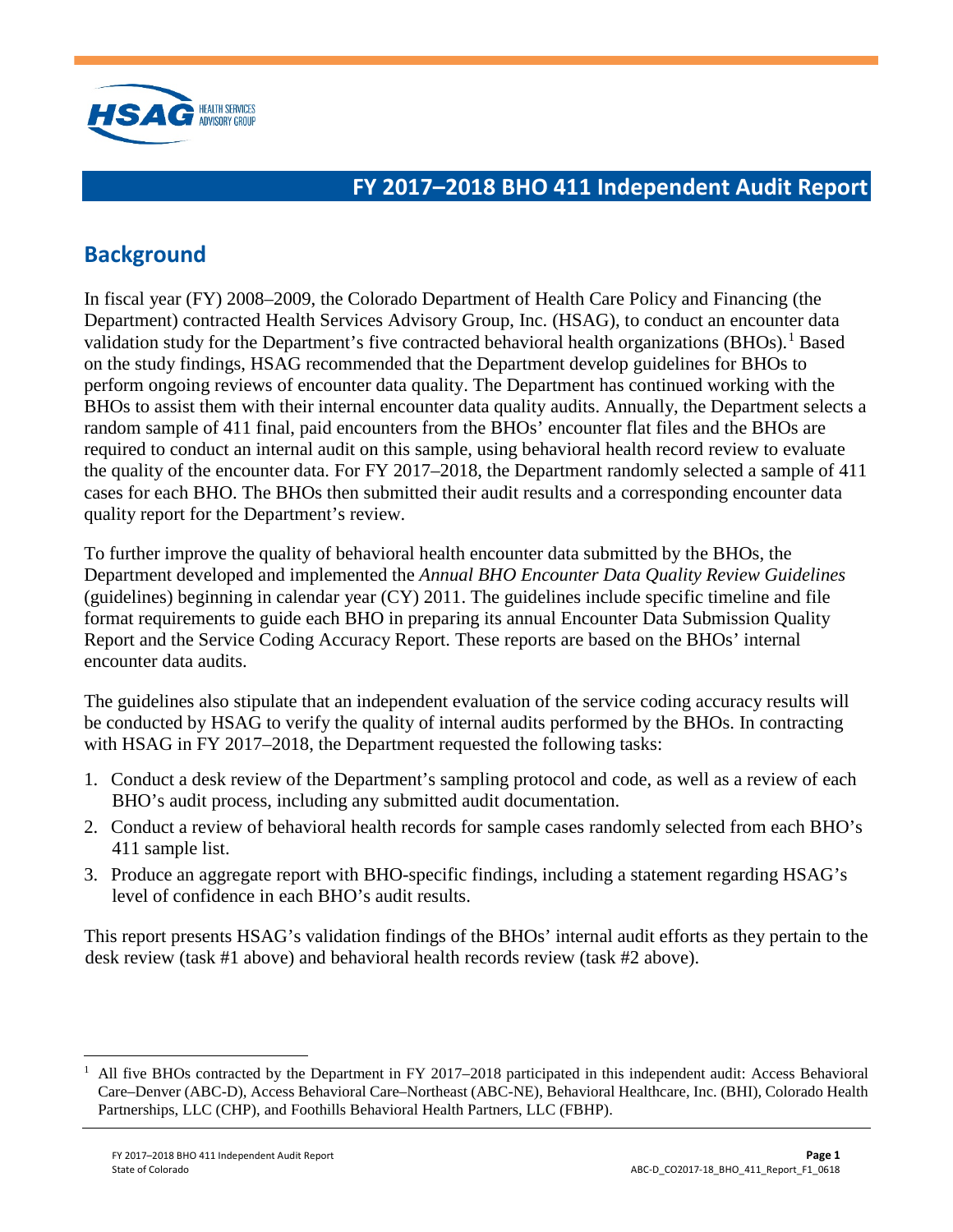

## <span id="page-3-0"></span>**Methodology**

HSAG's independent audit consisted of two components: (1) a desk review of the Department's sampling protocol and each BHO's audit documentation, and (2) an over-read of the BHOs' internal audit results. The first component, the desk review, aimed to ensure that the samples generated by the Department for the BHOs' internal audits followed standard sampling principles. More specifically, the desk review evaluated the extent to which the resulting 411 audit samples were generated randomly from a collection of encounters eligible for this study and were representative of those encounters.

The Department initially defined service and program categories for the FY 2017–2018 study in the guidelines. During the sampling process, however, the Department determined that the BHOs had begun applying recent billing requirement modifications that resulted in differential classifications for Club House/Drop-In Center Services encounters among the BHOs. Consequently, use of the historic identification criteria defined in the guidelines would exclude all encounters from the Club House/Drop-In Center Services sampling frame for selected BHOs. The Department consulted the BHOs and subsequently modified the sample selection criteria for all service and program categories to better capture all encounters intended for the study. The Department then submitted to HSAG in January 2018 its sampling methodology and the Structured Query Language (SQL) code used to randomly select encounters. The BHOs submitted audit documentation to HSAG during March 2018 and April 2018, and HSAG conducted a desk review of these internal audit methodology documents in May 2018.

The second component of HSAG's independent audit was to evaluate whether the BHOs' internal audit of behavioral health encounters against the members' records was accurate and consistent with the Uniform Service Coding Standards (USCS) manual. HSAG received the BHOs' response files containing their internal audit results and conducted an over-read for a sample of 30 cases from each BHO to accomplish this evaluation. Several steps were involved in this process:

#### **1. Generation of Over-Read Samples**

The Department submitted BHO-specific lists of sampled encounters<sup>[2](#page-3-1)</sup> and corresponding encounter data flat file information to HSAG in January 2018. Each list contained the sample of final, adjudicated behavioral health encounters paid between October 1, 2016, and September 30, 2017, from which each BHO would conduct its internal audit. The data layout for the encounter flat file can be found in Appendix A. From the 411 sample lists, HSAG employed a two-stage sampling methodology to randomly select 10 individual members from each of the three program service categories outlined in the Department's 411 encounter classification and sampling methodology. A single encounter was then randomly selected for each member. These 30 cases constituted the over-read samples for HSAG. Note that the two-stage sampling approach helps to ensure a broader selection of encounters as, over time, behavioral health services frequently involve the same members, procedures, and providers.

<span id="page-3-1"></span> $\overline{a}$ 2 The Department sampled 411 paid encounters from each BHO, stratified across three service categories (i.e., Prevention/Early Intervention Services, Club House or Drop-In Center Services, and Residential Services).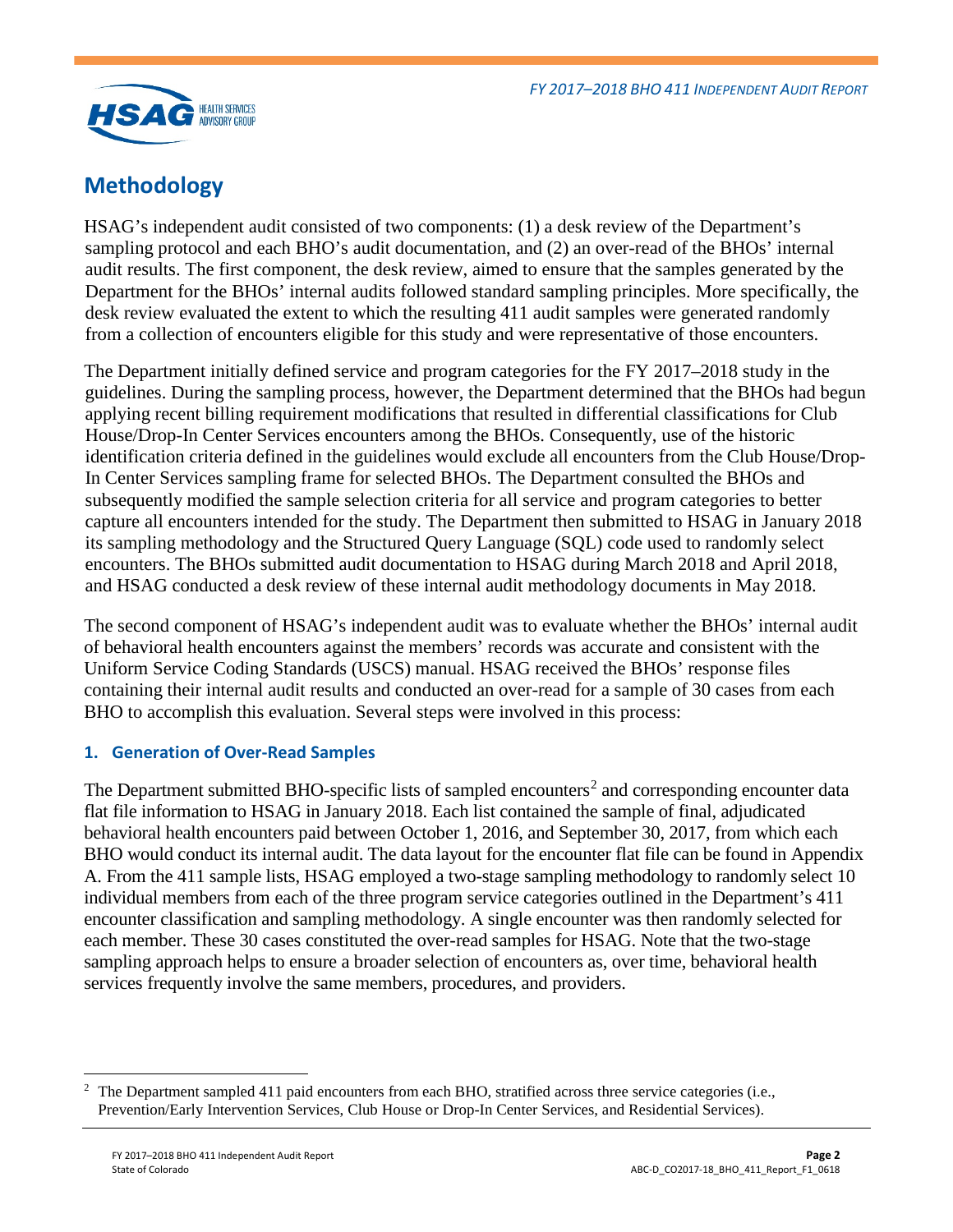

#### **2. Audit Tool Development**

Each BHO submitted the response file for its internal 411 audit to HSAG in mid-March 2018. The response file contained all required audited fields and the BHOs' validation results. The data layout for the response file is presented in Appendix B. HSAG designed a web-based data collection tool and corresponding tool instructions in alignment with the guidelines and with the 2015, July 2016, October 2016, January 2017, and July 2017 versions of the USCS manual.<sup>[3](#page-4-0)</sup> A control file containing selected fields from the Department's encounter data flat file and the BHOs' corresponding internal audit values for sampled cases was uploaded into the tool, permitting pre-population of encounter and audit information for each case. Pre-populated information could not be altered, and HSAG's reviewers were required to actively select an over-read response for each data element. Corresponding behavioral health records procured by the BHOs were linked to cases within the tool. The web-based tool allowed the HSAG analyst to extract MS Excel files containing encounter data, BHO audit responses, and HSAG reviewer responses.

#### **3. HSAG's Over-Read Process**

HSAG evaluated the accuracy of the BHOs' audit findings in April 2018. Specifically, HSAG's reviewers validated the BHOs' accuracy in auditing the providers' submitted encounter data in accordance with the USCS manuals specific to the study period. HSAG's over-read did not evaluate the quality of behavioral health record documentation or the providers' accuracy in submitting encounter data, only whether the BHOs' audit responses were accurate based on the review of the supporting behavioral health record documentation submitted by the BHOs. HSAG used the same standards for acceptable record evidence originally established by the Department for the FY 2011–2012 independent audit. HSAG's reviewers entered all over-read results into the web-based HSAG audit tool.

Two HSAG clinical reviewers were trained to conduct the over-read. During the over-read, the reviewer located the selected date of service in the submitted behavioral health record and verified the presence and/or supporting documentation in the medical record for the study elements (e.g., procedure codes, diagnosis codes) as well as whether the study elements aligned with coding standards defined in the USCS manual. National coding guidelines were only used when Current Procedural Terminology (CPT) codes and International Classification of Diseases, Tenth Revision, Clinical Modification (ICD-10-CM) codes were not included in the USCS manual. Next, the HSAG reviewer assessed the audit response of the BHO with respect to the accuracy of the data submitted by the provider. If the HSAG reviewer agreed with the BHO's audit response, a response of "agree" was selected in the tool. If the HSAG reviewer disagreed with the BHO's audit response, a response of "disagree" was selected in the tool. In the event of a disagreement with the BHO's audit findings, the HSAG reviewer would select from the tool a reason from a list of predetermined disagreement reasons specific to each data element. The findings of this audit were based on HSAG's percent of agreement or disagreement with the BHO's responses.

<span id="page-4-0"></span><sup>&</sup>lt;sup>3</sup> Given the expected dates of service for encounters in this study, the guidelines permit the use of the 2015, July 2016, October 2016, January 2017, or July 2017 versions of the USCS manual. All versions are available from the Department at [https://www.colorado.gov/pacific/hcpf/mental-health-rate-reform-0.](https://www.colorado.gov/pacific/hcpf/mental-health-rate-reform-0)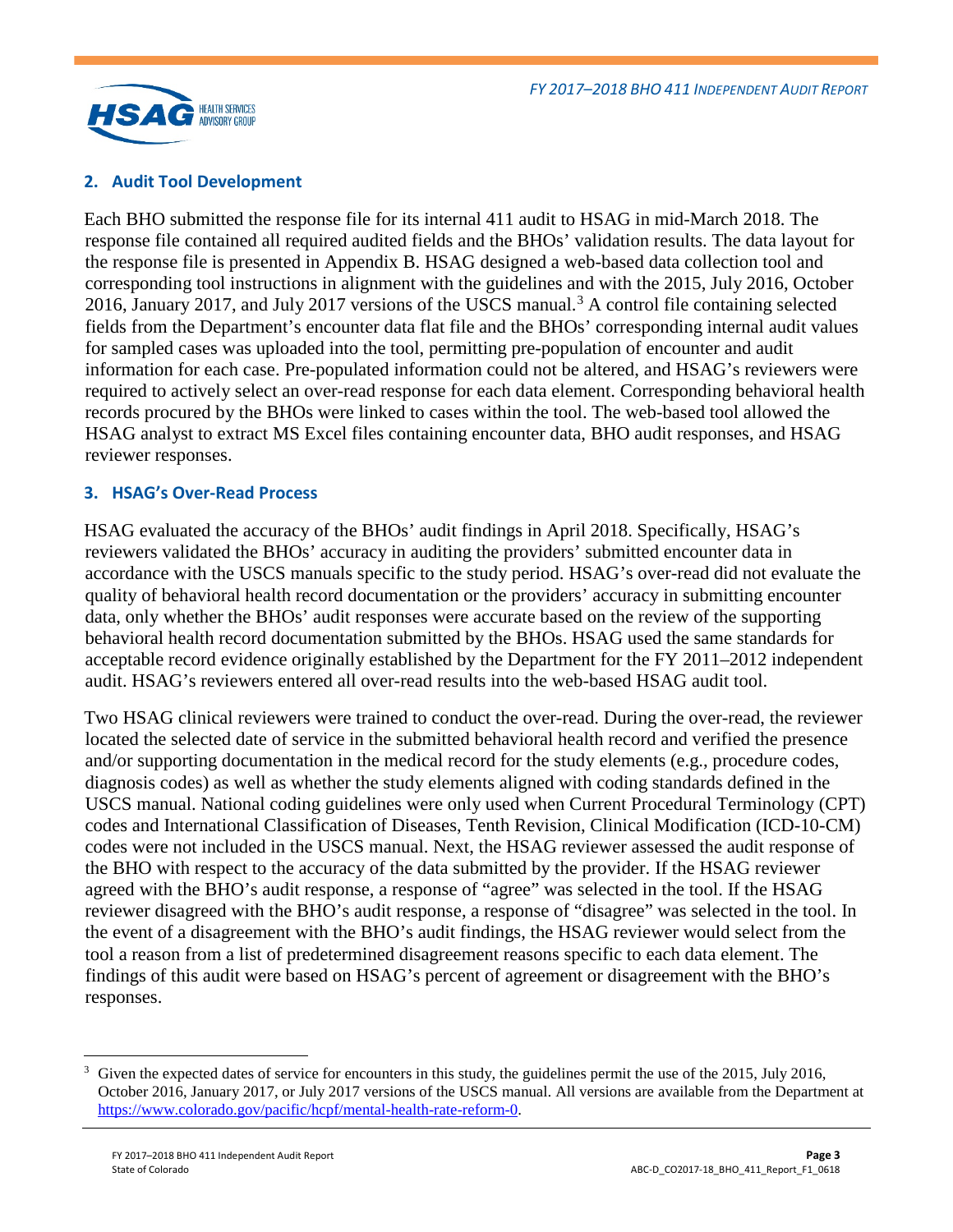

During the over-read, HSAG conducted ongoing an interrater reliability (IRR) assessment by randomly selecting a minimum of 10 percent of completed cases and comparing the over-read results to those from a second HSAG reviewer. For cases in which over-read discrepancies were identified between the first and second reviewers, a third, "Gold Standard" reviewer provided a final determination regarding the appropriate over-read result. Any IRR result that fell below 95 percent required further evaluation by the manager and possible re-training of the reviewer(s).

## **4. Analysis Process**

Upon completion of the over-read, an HSAG analyst exported the results from the audit tool and reviewed the data for consistency and clarity. The analyst also consulted with the lead clinical reviewer for clarification on noted observations entered in the audit tool during the over-read. The HSAG analyst assessed the over-read results to determine the percentage of records for which the HSAG reviewer agreed with the internal audit response from the BHO. Statewide and BHO-specific results were tabulated by service category for data elements audited by the BHOs and overread by HSAG. Analysis results were independently validated by a second HSAG analyst.

## <span id="page-5-0"></span>**Results**

## <span id="page-5-1"></span>*Desk Review*

## **Sampling Methodology**

Due to recent billing requirement modifications adopted by the BHOs, the Department revised historic encounter identification logic for the service program categories included in the study. Consequently, the Department provided descriptions of the sample selection process and the complete, BHO-specific source code used to identify and select encounters for each of the three service program categories. The information provided was sufficiently detailed to show an understanding of the data selection protocol. The Department described both the program service category criteria by which the sample was stratified and how encounters were randomly selected from the processed flat files but did not provide details on how the flat files were processed or assembled prior to generating the sample frame. The Department included a sample of SAS code showing the use of the "SURVEYSELECT" procedure to randomly select 137 encounters with payment dates between October 1, 2016, and September 30, 2017, from 15 previously created BHO- and service category-specific data subsets (i.e., for each BHO, three service category-specific data subsets were created). The Department randomly selected encounters from the BHO- and service category-specific datasets at the encounter-line level. Note that this randomization strategy could produce a sample that includes multiple encounters for the same member.

The Department's sampling methodology did not document the amount of time allowed between the end of the study period and the time at which encounters were selected for review (i.e., the run-out period). The data run-out period allows time for corrections to be applied to the original encounter record, minimizing the likelihood of auditing encounters that may be voided or adjusted after the sample is selected.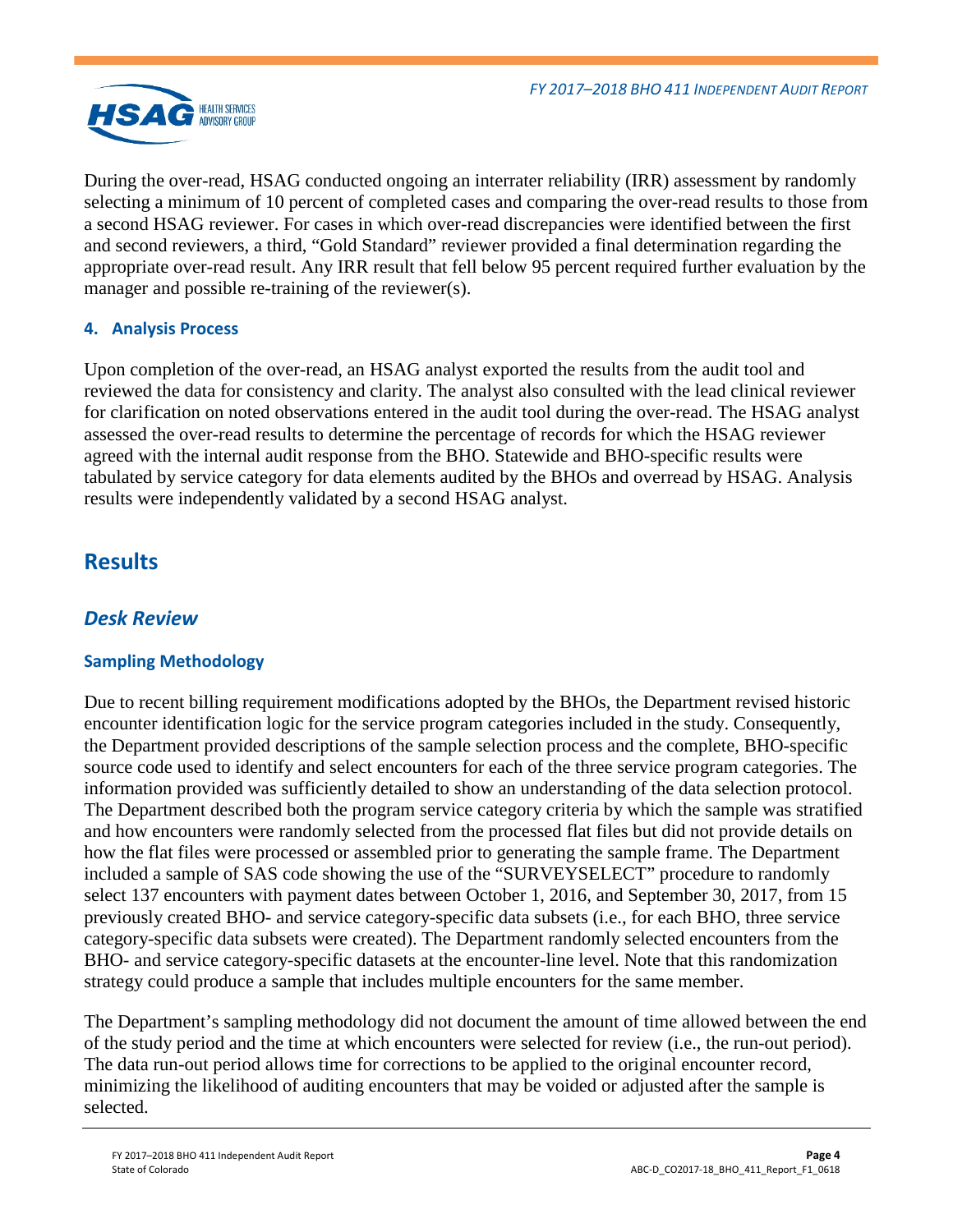

#### **BHOs' Internal Audit Methodology**

As a result of the FY 2011–2012 BHO 411 Independent Audit, subsequent BHO 411 Audit Guidelines have requested internal audit methodology documentation from each BHO. This information is requested as a component of each BHO's Service Coding Accuracy Report to help provide context for the service coding accuracy findings. As a component of the CY 2017 Service Coding Accuracy Report, each BHO provided internal audit methodology information. Since the internal audit documentation is unique to each BHO, documents were not provided in a standardized format and comparisons between BHOs were conducted for informational purposes only. HSAG identified the findings listed below from the BHOs' internal audit methodology documents, and it is important to note that select findings are similar to those reported in previous years.

- Similarities existed in the descriptions of the tool development and audit processes among the BHOs. Three BHOs constructed an audit tool using Microsoft (MS) Excel, and two BHOs used an MS Access database or web-based tool. Additionally, BHOs described the troubleshooting and corrections processes for their tools as well as any calculations built into the tools to facilitate accurate data collection. Each BHO listed the name and credentials of internal staff responsible for audit training and oversight, and one BHO provided information on an external contractor tasked with conducting its 411 audit. HSAG concluded that, with the exceptions of ABC-D and ABC-NE, each BHO conducted its own independent audit.
- Each BHO described the development of its audit tools, subsequent auditor training/auditor professional experience, and any reliability testing. All BHO audits were conducted with at least two auditors, and all organizations provided post-training IRR values above a 90.0 percent agreement threshold. BHOs also provided information on post-audit IRR rates, establishing consistency beyond training and describing corrective actions required when an auditor's IRR rate was lower than the 90.0 percent threshold.
- Each BHO described steps taken to review and validate audit results and provided an explanation of its specific audit instructions. One BHO submitted a copy of instructions provided to the auditors responsible for reviewing the behavioral health records.
- Each BHO described implementing corrective actions plans (CAPs), training, or education for lowscoring providers so as to address deficiencies identified during the audit.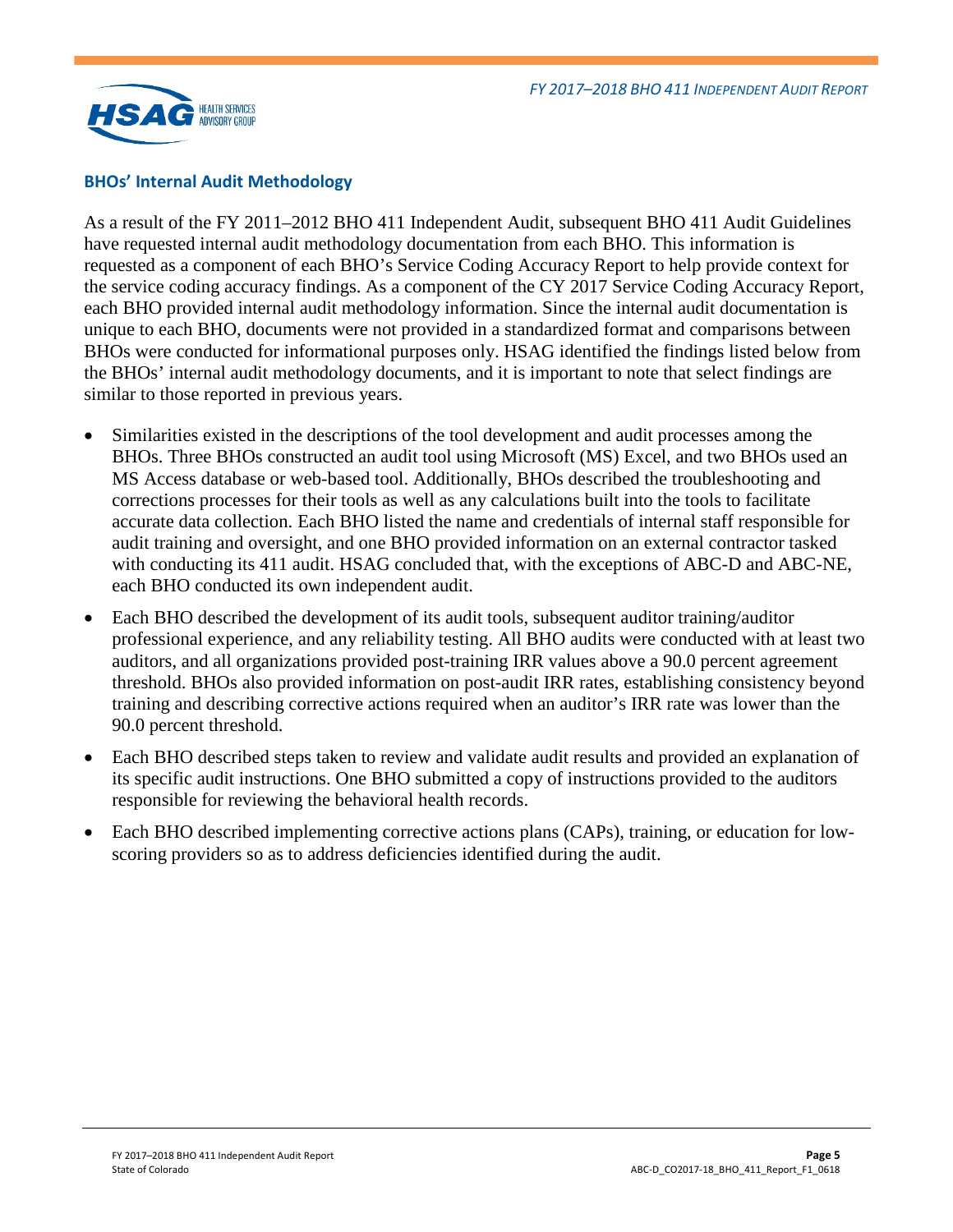

## <span id="page-7-0"></span>*Over-Read of Sample Cases: All Service Types*

#### **Overall Agreement Rate**

[Figure 1](#page-7-1) presents the aggregate results from HSAG's over-read of the 150 cases sampled for assessment (30 cases from each BHO). Agreement values could range from 0 percent to 100 percent, where 100 percent represents perfect agreement between the BHOs' audit results and HSAG's over-read results, and 0 percent represents complete disagreement. Appendix C presents HSAG's over-read results for ABC-D. Based on each BHO's results, HSAG also calculated an aggregate validation rate for each audit element and repeated these calculations for each of the three program service categories examined during HSAG's FY 2017–2018 411 over-read. To determine the percentage of cases in agreement for key validation elements, HSAG identified cases in which the over-read results agreed with the BHO's audit findings for the *Procedure Code*, *Diagnosis Code*, and *Units* elements; this result is identified in [Figure 1](#page-7-1) as *Validation Elements*.

<span id="page-7-1"></span>

**Figure** 1**—Aggregated Percent of Agreement Between HSAG's Over-Read and the BHOs' Internal Audit Findings, by Data Element**

Note: The upper and lower diamonds represent the highest and lowest agreement rates among the BHOs.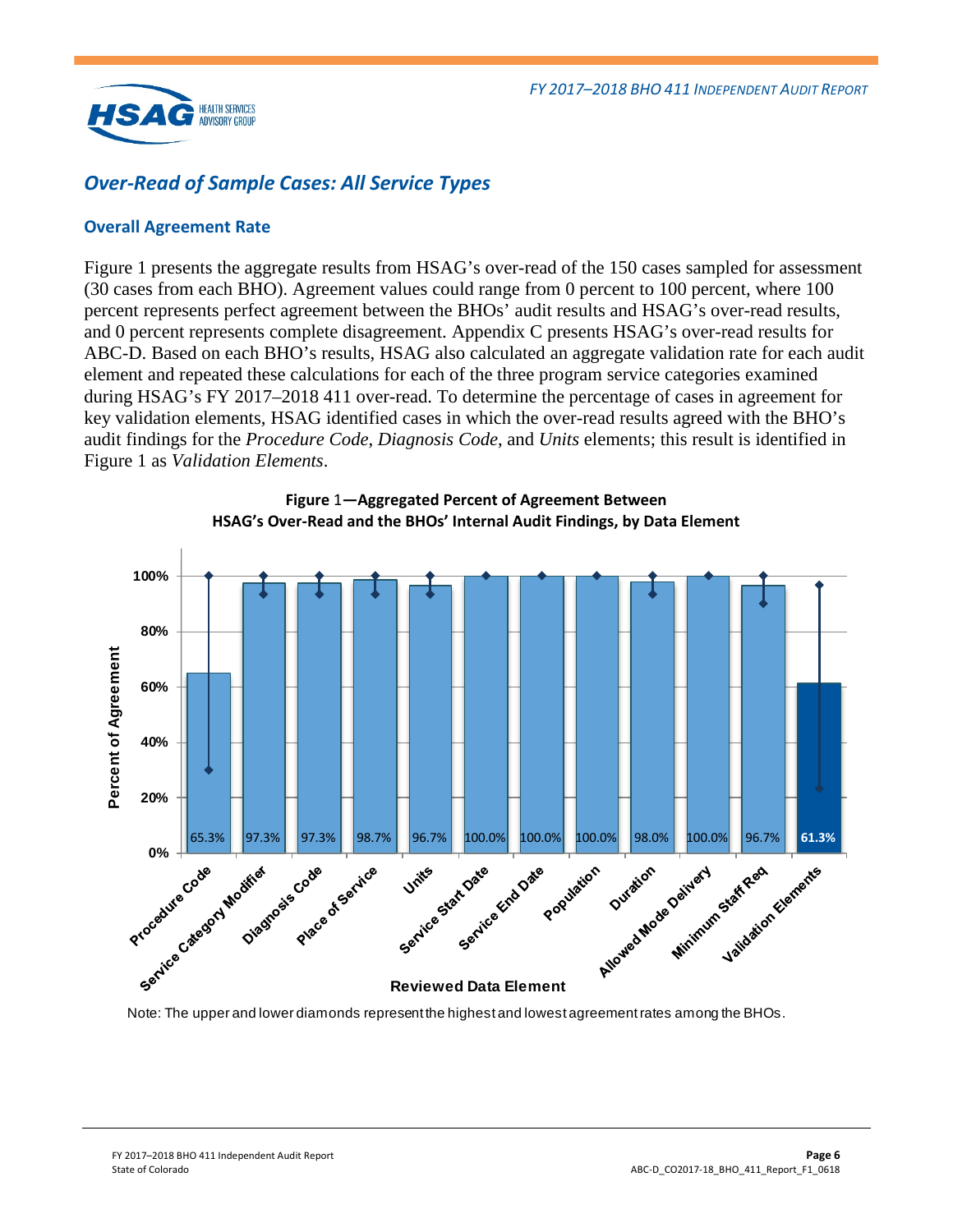

[Figure 1](#page-7-1) illustrates HSAG's agreement with the BHOs' audit results for a composite of selected validation fields (*Procedure Code*, *Diagnosis Code*, and *Units*) as 61.3 percent of the 150 over-read cases (*Validation Elements*, 92 of 150 cases). Only one case (0.7 percent) did not have adequate medical record documentation provided by the BHO, though HSAG's reviewers determined that the BHO's audit determinations for this case were appropriate. Consequently, medical record non-submission contributed minimally to overall indicator disagreement rates. At the BHO level, the agreement rate for *Validation Elements* ranged from 23.3 percent to 96.7 percent.

It is important to note that HSAG's reviewers did not disagree with all three component elements for the *Validation Elements* indicator. The low agreement rate with the BHOs' *Procedure Code* audit determinations (10.3 percent of disagreement cases, n=6 of 58 cases) was the primary component of negative responses for *Validation Elements*. Overall, HSAG reviewers disagreed with the BHO's audit determinations in four instances regarding *Diagnosis Code* (93.1 percent of disagreement cases) and five instances for *Units* (91.4 percent of disagreement cases), underscoring the limited contribution of these elements to the low *Validation Elements* agreement rate.

#### **Field-Specific Agreement Rate**

The 11 audited elements achieved aggregate agreement rates ranged from 65.3 percent to 100.0 percent. *Procedure Code* had the lowest aggregate agreement rate for any element (65.3 percent), and BHOspecific agreement rates ranged from 30.0 percent to 100.0 percent. Aggregate agreement rates for the other 10 audited elements were all above 95.0 percent. With 100.0 percent for each element, results for *Service Start Date*, *Service End Date*, *Population,* and *Allowed Mode of Delivery* had the highest aggregate agreement rates. The remaining six data elements had aggregate agreement rates ranging from 96.7 percent to 98.7 percent.

HSAG's reviewers disagreed with BHO auditors' determinations for *Procedure Code* for 52 of 150 cases (34.7 percent). Most disagreement with *Procedure Code* was based on insufficient information in the submitted medical record to support minimum or technical documentation standards listed in the USCS manual for the encounter data procedure code ( $n=47$  of 52 overall cases). In the remaining five *Procedure Code* disagreement cases, HSAG reviewers did not agree with the BHO's audit disagreement finding. Of the 47 *Procedure Code* cases in disagreement due to insufficient documentation, 37 cases did not meet the minimum documentation requirements for the service rendered, 19 cases did not meet technical documentation requirements, and nine cases met neither minimum nor technical documentation requirements. While minimum documentation requirements are specific to the service administered, cases that did not meet technical documentation requirements typically lacked documentation showing provider credentials or dated signatures.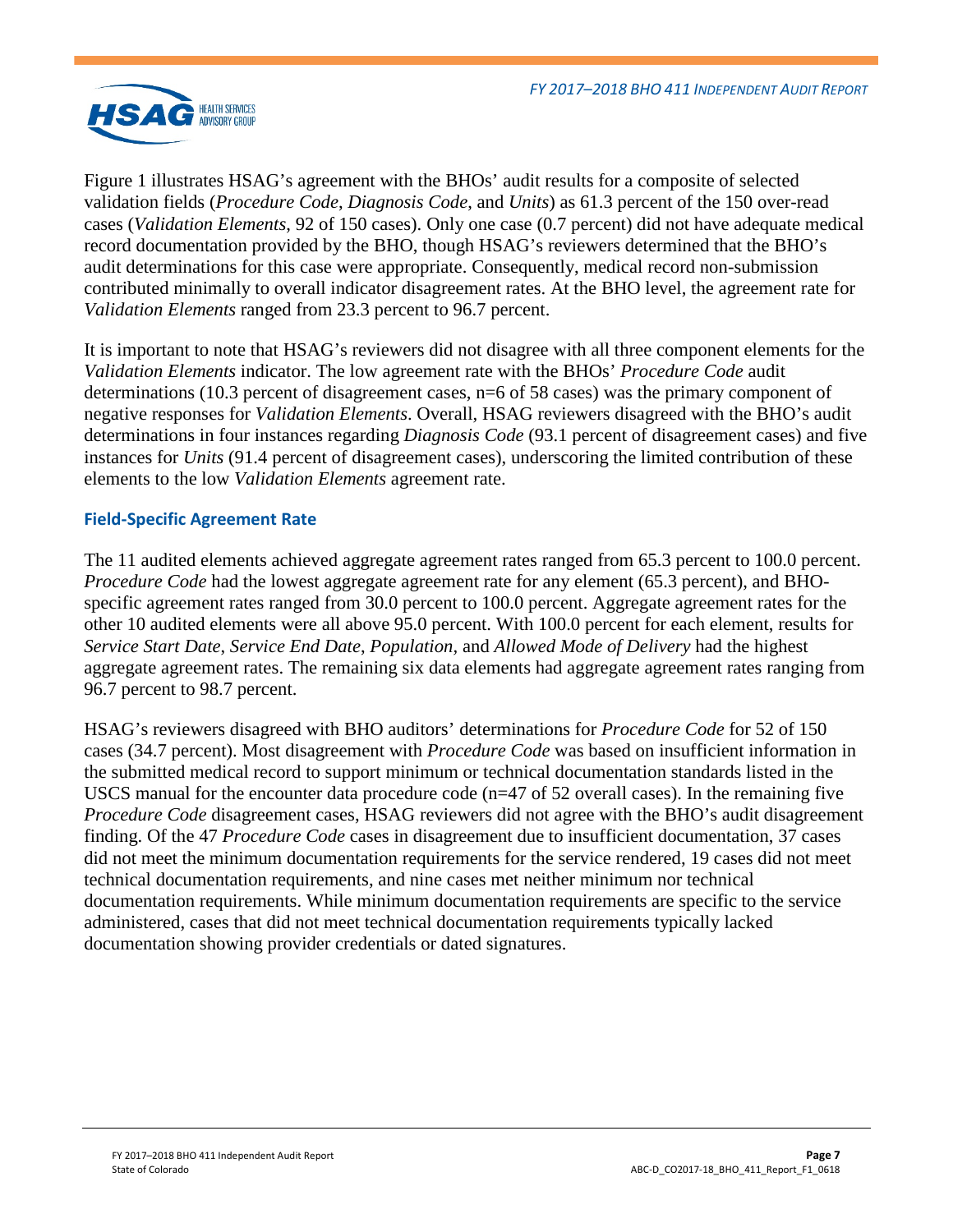

## <span id="page-9-0"></span>*Over-Read of Sample Cases: Prevention/Early Intervention Services*

## **Overall Agreement Rate**

<span id="page-9-1"></span>[Figure 2](#page-9-1) presents the aggregate results from HSAG's over-read of the 50 cases with Prevention/Early Intervention Services (10 cases per BHO).



**Figure 2—Aggregated Percent of Agreement Between HSAG's Over-Read and the BHOs' Internal Audit Findings, by Data Element Prevention/Early Intervention Services**

Note: The upper and lower diamonds represent the highest and lowest agreement rates among the BHOs.

As seen in [Figure 2,](#page-9-1) HSAG agreed with the BHOs' audit determinations for 66.0 percent (n=33) of the 50 Prevention/Early Intervention Services cases, based on the composite of selected indicators represented by *Validation Elements*. The agreement rate for *Validation Elements* by BHO ranged from 20.0 percent to 90.0 percent. Low aggregate *Procedure Code* agreement was the most significant contributor to the low *Validation Elements* agreement rate.

#### **Field-Specific Agreement Rate**

All but one of the audited elements achieved aggregate agreement rates of at least 94.0 percent; the lowest aggregate rate was observed for the *Procedure Code* indicator (74.0 percent). Two of five BHOs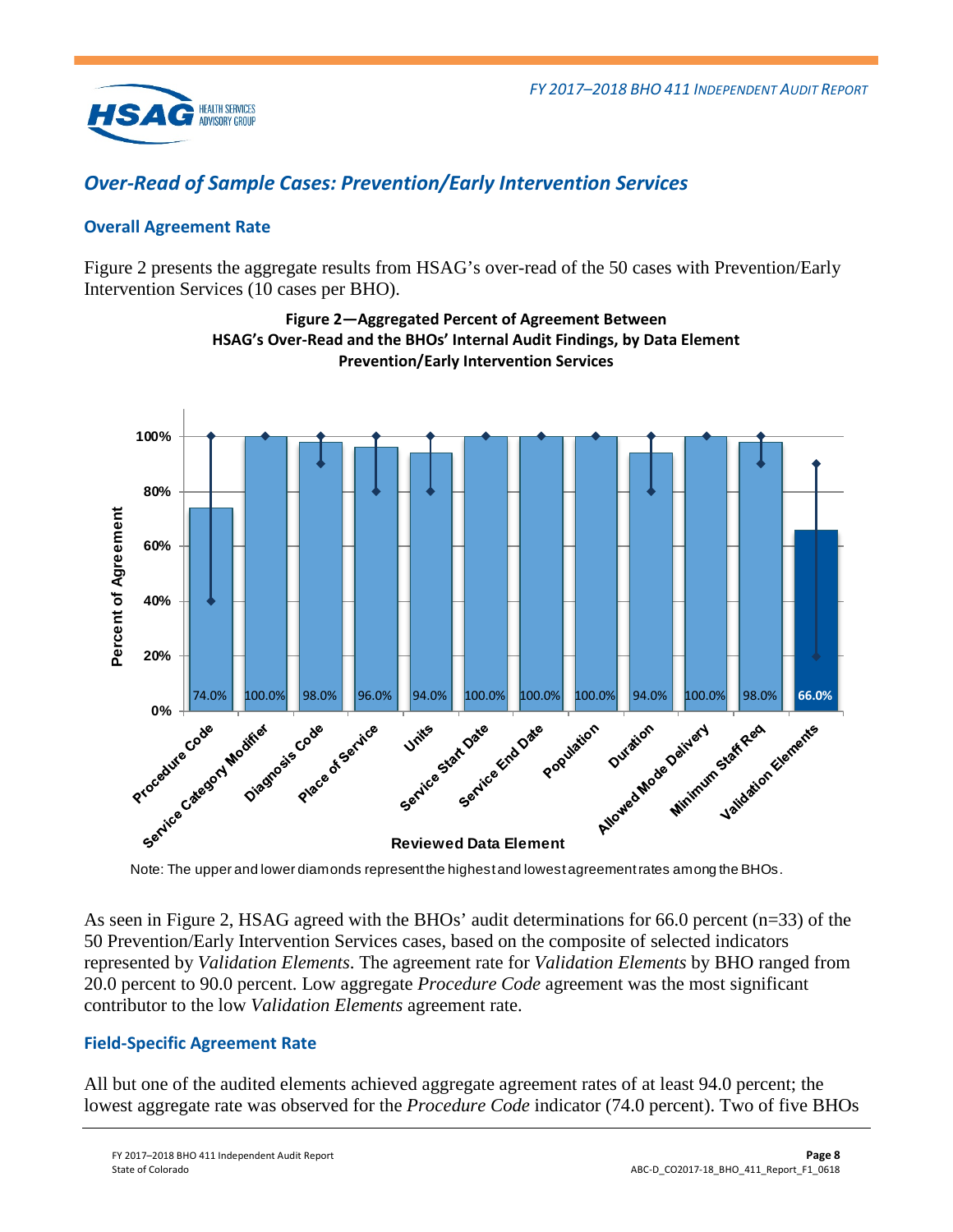

had *Procedure Code* agreement rates at or below 60.0 percent, while the remaining BHOs had rates of at least 80.0 percent. Noncompliance with minimum or technical documentation standards was the primary disagreement reason for eight of the 13 cases.

## <span id="page-10-0"></span>*Over-Read of Sample Cases: Club House or Drop-In Center Services*

## **Overall Agreement Rate**

[Figure 3](#page-10-1) presents the aggregate results from HSAG's over-read of the 50 cases with Club House or Drop-in Center Services (10 cases per BHO).

<span id="page-10-1"></span>

Note: The upper and lower diamonds represent the highest and lowest agreement rates among the BHOs.

As seen in [Figure 3,](#page-10-1) HSAG agreed with the BHOs' audit determinations for 46.0 percent of the 50 Club House/Drop-In Center Services cases (n=23) based on the composite of selected indicators represented by *Validation Elements*. BHO-specific agreement rates ranged from 0.0 to 100 percent, with three BHOs having rates at or below 30.0 percent. Low aggregate *Procedure Code* agreement was the most significant contributor to the low agreement rate for *Validation Elements*.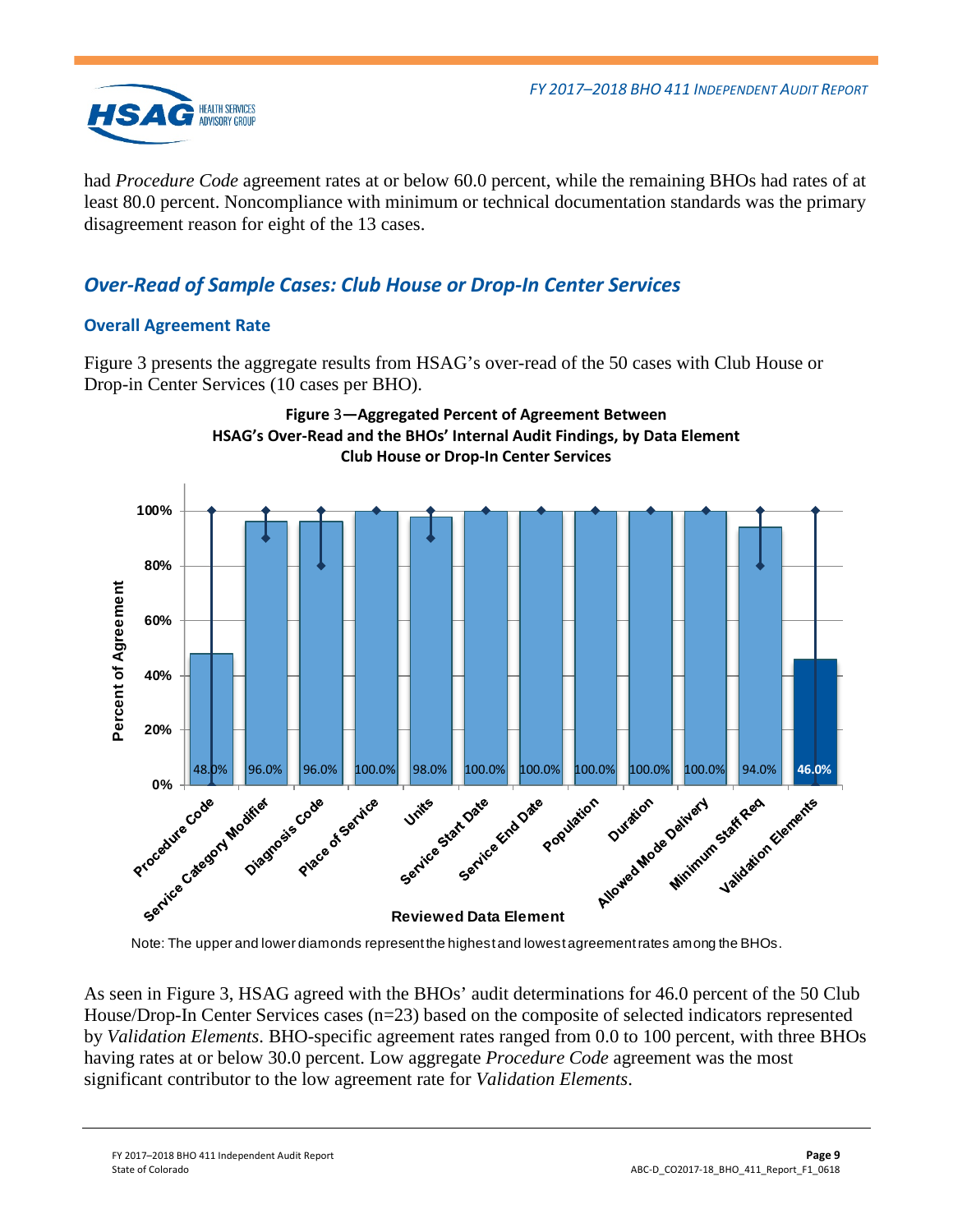

#### **Field-Specific Agreement Rate**

All but one of the audited elements achieved aggregate agreement rates of at least 94.0 percent; the lowest aggregate rate was observed for the *Procedure Code* indicator at 48.0 percent. Three individual BHOs had agreement rates at or below 40.0 percent, while the remaining BHOs had agreement rates of at least 90.0 percent. Among the 26 cases with Procedure Code disagreement, 21 did not meet minimum documentation requirements, 14 did not meet technical documentation requirements, and nine met neither minimum nor technical documentation requirements.

## <span id="page-11-0"></span>*Over-Read of Sample Cases: Residential Services*

#### **Overall Agreement Rate**

<span id="page-11-1"></span>[Figure 4](#page-11-1) presents the aggregate results from HSAG's over-read of the 50 cases sampled from Residential Services encounters (10 cases per BHO).





Note: The upper and lower diamonds represent the highest and lowest agreement rates among the BHOs.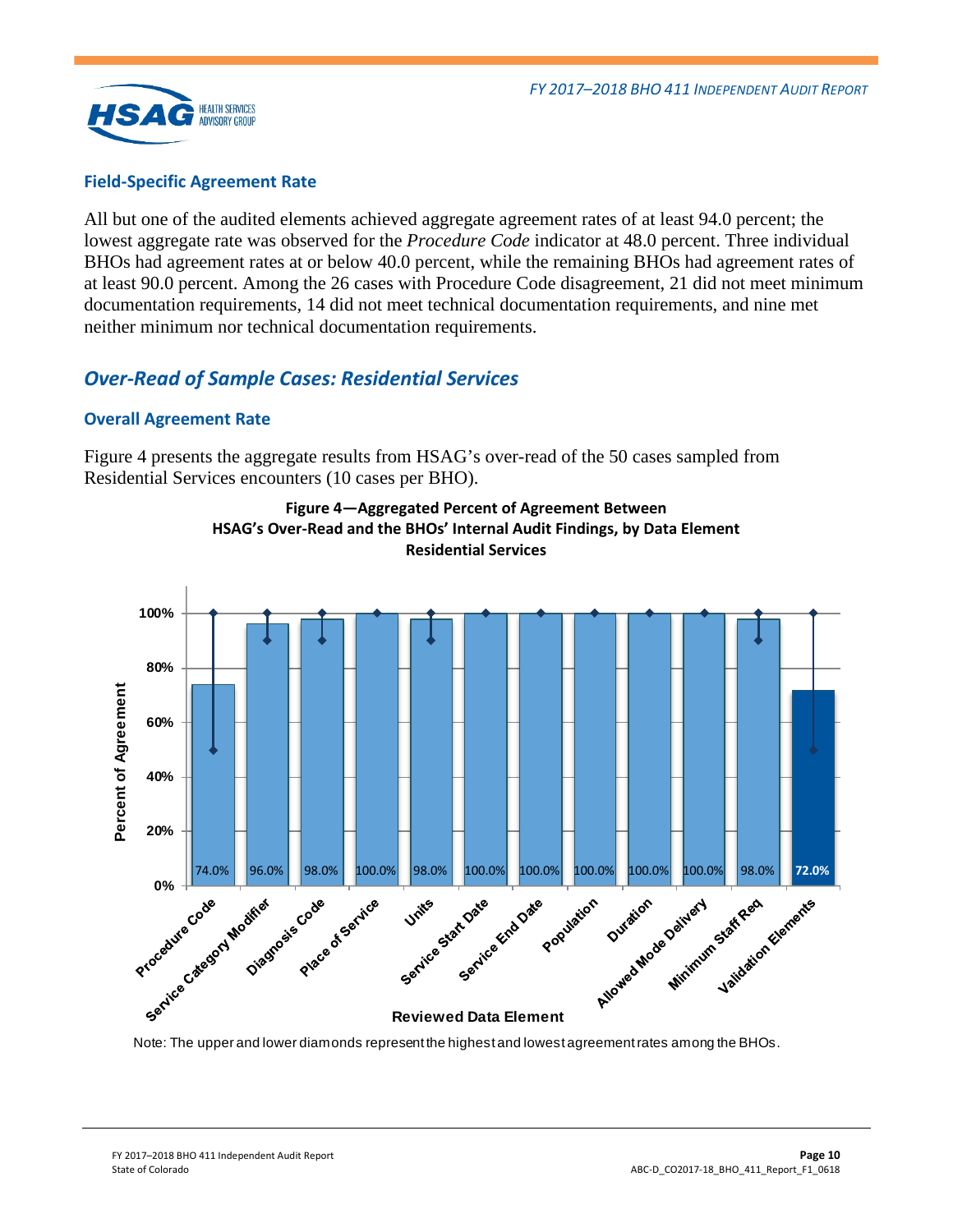

As seen in [Figure 4,](#page-11-1) HSAG's reviewers agreed with the BHOs' audit determinations for 72.0 percent of the 50 Residential Services cases (n=36) based on the composite of selected indicators represented by *Validation Elements*. The BHO-specific agreement rates for *Validation Elements* ranged from 50.0 percent to 100.0 percent, with one BHO having an agreement rate higher than 90.0 percent. Low aggregate *Procedure Code* agreement was the most significant contributor to the low agreement rate for *Validation Elements*.

## **Field-Specific Agreement Rate**

All but one of the audited elements achieved aggregate agreement rates of at least 96.0 percent; the lowest aggregate rate was observed for the *Procedure Code* indicator at 74.0 percent. All but one BHO had at least two cases with *Procedure Code* disagreement due to noncompliance with minimum documentation requirements or technical documentation requirements. Among the 13 disagreement cases, one case did not meet technical documentation requirements and 12 did not meet minimum documentation requirements.

## <span id="page-12-0"></span>**Conclusions**

HSAG's desk review of the Department's sampling methodology and sample selection logic considered two important factors: the inclusion of final, paid encounters specific to the study time frame and encounter data compliance with the classification logic for the assessed service program categories. The submitted sampling methodology document did not include all sampling frame construction details (e.g., the process for removing voided or adjudicated encounters from the sample frame). However, the sampling methodology detailed how the sample frame was constructed for each service program category and BHO. This level of information was necessary because encounter identification strategies varied by BHOs for Club House and Drop-In Center Services encounters. Note that the sample selection logic did not include steps for deduplicating the encounters in the sample frame, nor did it include steps to ensure that each sampled encounter was associated with a distinct member (i.e., a single member could have multiple encounters included in the audit sample across service program categories). Though a multi-stage sampling approach would allow the Department to assess encounter data accuracy across a wider range of members and providers, the current methodology granted equal weight to each encounter in the sampling frame and was sufficient for the overall intent of the study.

Encounter classification was more complex for the FY 2017–2018 study than in prior years due to billing requirement modifications that the BHOs applied to portions of their encounter data submissions. This permitted BHOs to submit encounters for the assessed service program categories with procedure codes and/or service category modifiers that differed from those that historically identified encounters for Prevention/Early Intervention, Club House/Drop-In Center, or Residential services. The initial sample frame created revealed procedure code and modifier inconsistencies, which resulted in no Club House /Drop-In Center Services encounters identified for two BHOs. The Department worked with the BHOs to ensure that encounters for all service program categories were submitted in a manner that permitted systematic classification and required some BHOs to update and re-submit encounters to facilitate sample frame generation. While the resulting sampling methodology was BHO-specific, this process ensured consistency throughout the encounter data process.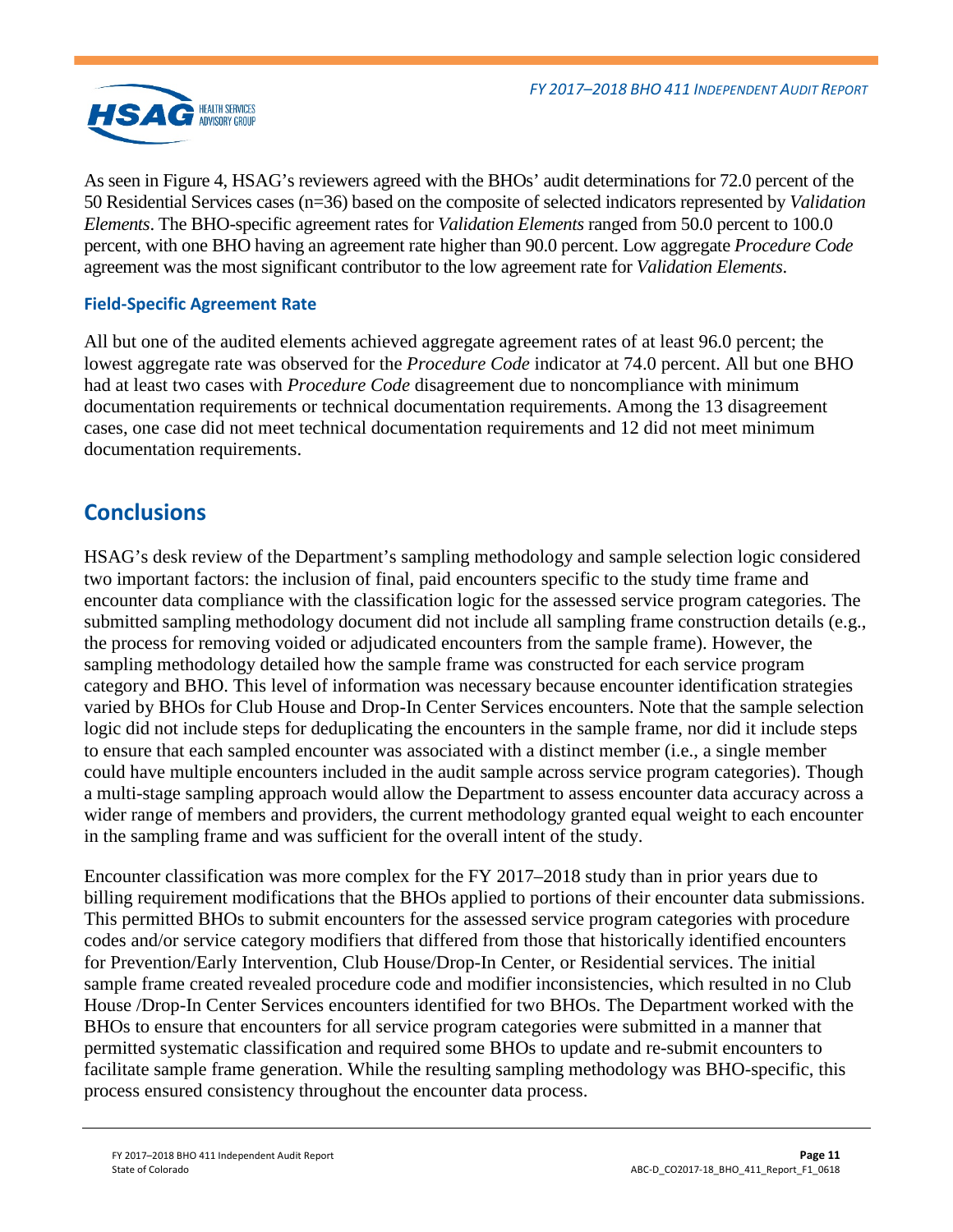

Of the 150 over-read cases, HSAG's reviewers agreed with the BHO auditors' determinations for all 11 elements for 90 cases (i.e., all-element agreement rate of 60.0 percent) and disagreed with BHO auditors' determinations for only one the of 11 elements for an additional 47 cases (31.3 percent). This represents minimal change from FY 2016–2017 over-read results, wherein the all-element agreement rate was 62.0 percent. All-element agreement rates by service program category did not exceed 70.0 percent (Residential Services), and the lowest all-element agreement rate (44.0 percent) was observed for Club House/Drop-In Center Services cases.

Except for *Procedure Code*, HSAG's reviewers had minimal disagreement with the BHOs' audit determinations (i.e., disagreement with five or fewer cases) for six of the 11 elements assessed. Overall, HSAG's reviewers agreed with the BHOs' audit determinations for all cases for four elements (*Service Start Date*, *Service End Date*, *Population*, and *Allowed Mode of Delivery*). When agreement rates were examined at the service program category level, HSAG's reviewers had complete agreement with the BHO's audit determinations for at least five elements. This finding represents an improvement from the FY 2016–2017 results, in which only three elements had all-case agreement (with the removal of a single case with no documentation submitted).

Assessment of the *Validation Elements* indicator (i.e., the composite indicator assessing agreement across the *Procedure Code*, *Diagnosis Code*, and *Units* elements) demonstrated the overall impact of *Procedure Code* disagreement within the FY 2017–2018 over-read results. The aggregate agreement rate of 61.3 percent represents a substantial decline from FY 2016–2017 results (84.7 percent). Similar to the FY 2016–2017 findings, most *Validation Elements* disagreement cases resulted from *Procedure Code* disagreement (n=52 of 58 cases), while disagreement related to *Diagnosis Code* and *Units* contributed minimally (i.e., HSAG's reviewers disagreed with the BHOs' audit determinations in five or fewer cases for each element). However, overall *Procedure Code* and *Validation Elements* agreement rates varied substantially by BHO, with BHO-specific rate ranges of 70.0 percentage points and 73.3 percentage points, respectively.

Disagreement between HSAG's reviewers and the BHOs' audit determinations for *Procedure Code* were primarily related to documentation issues, with most of the 52 disagreement cases either failing to meet minimum documentation requirements or failing to meet technical documentation requirements. While technical documentation issues centered around missing provider information (e.g., credentials, signatures, dated signatures), noncompliance with USCS minimum documentation requirements could not be generalized to specific USCS requirements because minimum documentation requirements are not standard across procedure code values. Despite this limitation, HSAG's reviewers determined that some BHO audit determinations did not systematically consider all criteria listed under minimum documentation, implying that the auditors for these BHOs may rank USCS criteria to determine encounter data compliance with medical record documentation. Review of the BHOs' service coding accuracy reports further underscored this finding, as two BHOs listed noncompliance with all minimum documentation criteria as a primary reason for *Procedure Code* disagreement.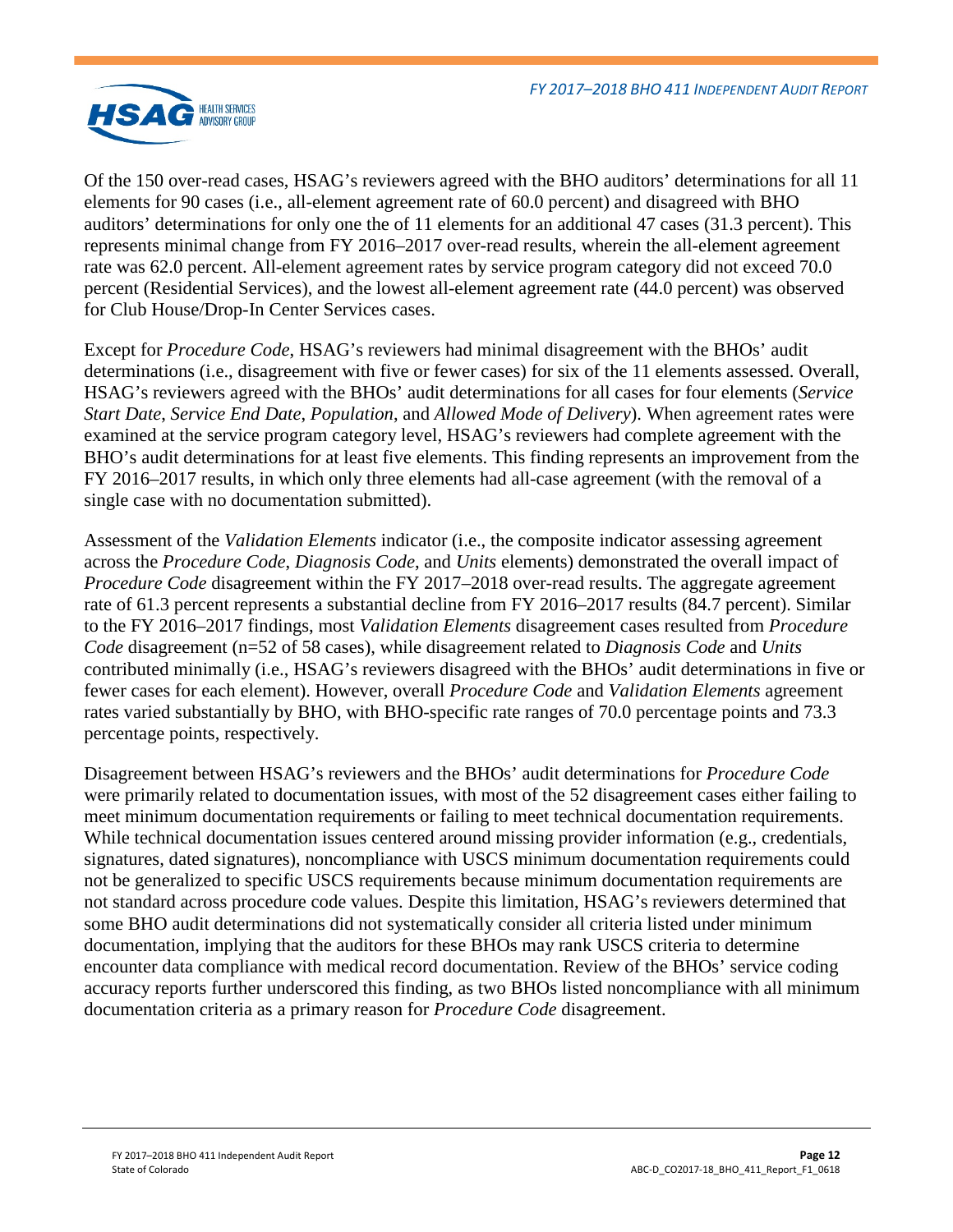

## <span id="page-14-0"></span>**Recommendations**

Due to BHO-specific encounter data coding inconsistencies identified by the Department during sampling, the findings associated with this independent audit are limited to the accuracy of the BHOs' audit determinations and should be used for the Department's information only.

Acting on the prior year's recommendations, the Department has worked with HSAG to monitor quality improvement among services provided related to behavioral health encounters. Specifically, BHOs created quality improvement plans for service coding accuracy and over-read results from the FY 2016– 2017 study; and these findings were implemented throughout CY 2017.

Note that the Department is transitioning between BHOs and the Regional Accountable Entities (RAEs); the RAEs will be responsible for behavioral health services and subsequent encounter data beginning July 1, 2018. As such, HSAG offers the recommendations listed below to facilitate data quality monitoring and review standards that will continue with the transition to RAEs.<sup>[4](#page-14-1)</sup>

Based on the findings described in this report, HSAG offers the following recommendations to improve the quality of future RAE internal audits.

- The Department may benefit from comparing both billing and encounter data quality standards for conflicts and inconsistencies, as billing standards may take precedence regarding claims payment, but may not be as rigorous as encounter data quality standards. In addition to underscoring the identification issues encountered when the Department initially created the 411 sample lists, these discrepancies affected the way encounters were submitted during the measurement period for the FY 2017–2018 study. It will be beneficial to the Department and the RAEs to better streamline billing and data quality requirements, so as to identify and provide guidance regarding potentially contradictory requirements.
- Though encounters included in this assessment were restricted to a specific range of paid dates, sampled cases included dates of service covered by five versions of the USCS manual. As a result, a limited number of cases had two applicable versions of the USCS manual that could be consulted to determine compliance with audit standards. Although the Department provides a summary workbook noting major changes occurring between USCS versions, updated coding standards may not be immediately implemented by behavioral health providers and changes may not be promptly reflected in the encounter data. The Department should establish a fixed timetable for publishing USCS manual revisions, to permit adequate time for providers to implement coding changes and for RAEs to update encounter data oversight procedures.
- The rigor with which the BHOs' auditors applied minimum documentation and technical documentation requirements has fluctuated over the six years in which this study has been conducted. Although FY 2017–2018 findings revealed that interpretation issues arise when criteria are strictly applied, implementation of quality improvement plans has facilitated better data quality

<span id="page-14-1"></span> <sup>4</sup> While not all BHOs will transition to RAEs, recommendations pertaining to auditing standards remain applicable.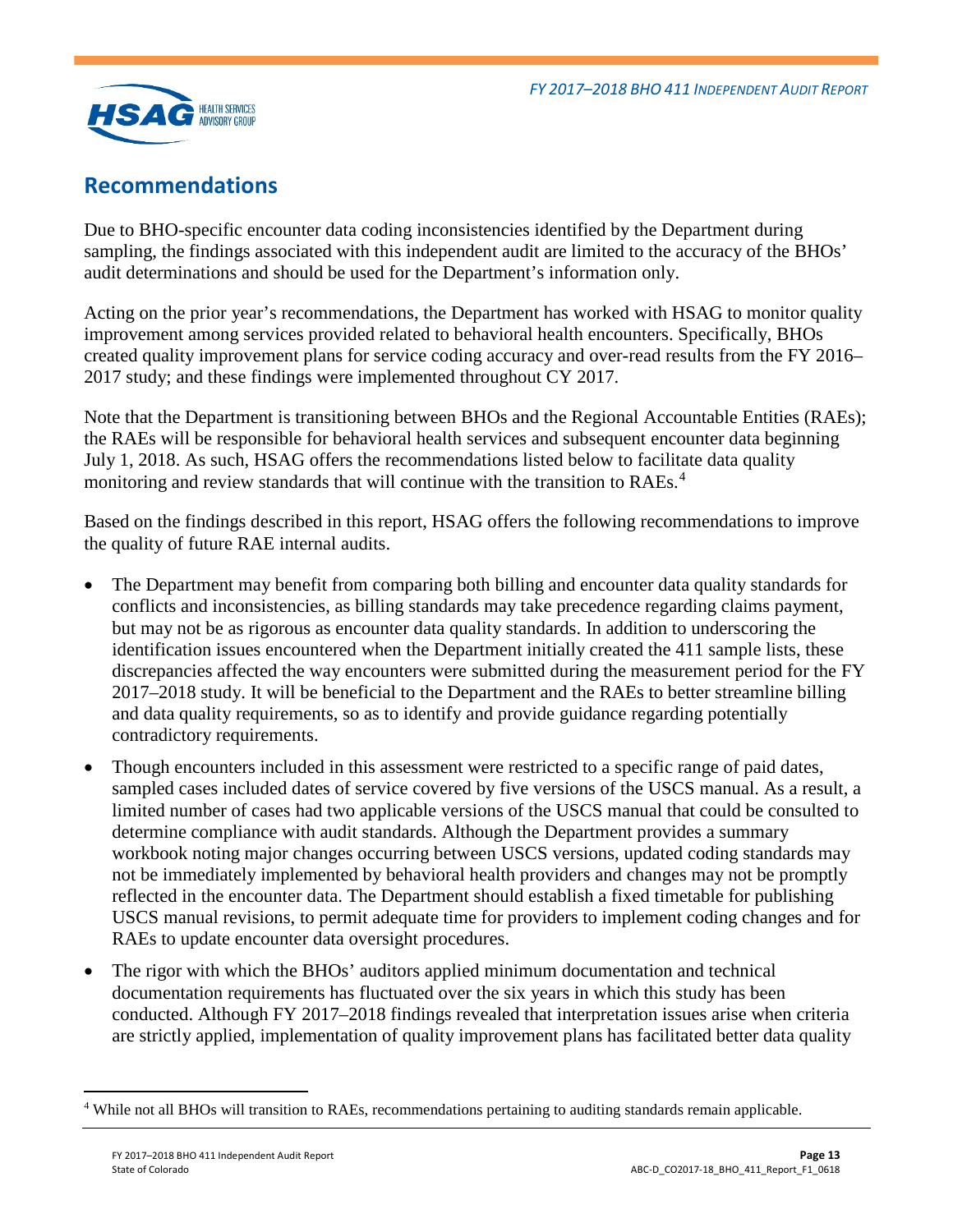*FY 2017–2018 BHO 411 INDEPENDENT AUDIT REPORT*



from providers and better audit quality from the BHOs. Therefore, HSAG recommends that the Department support the RAEs in continuing the quality improvement plans and associated best practices following the July 1, 2018, transition.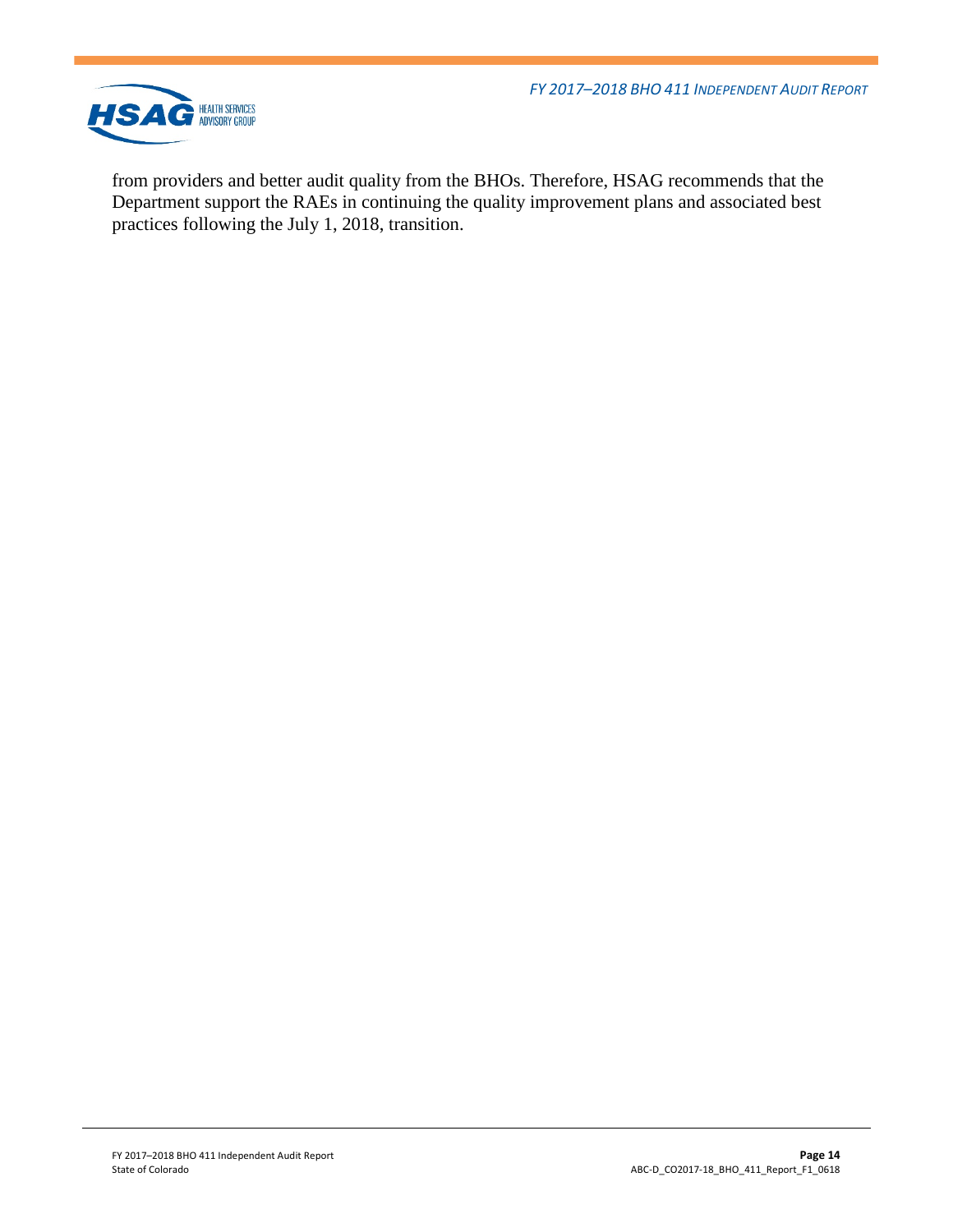

# <span id="page-16-0"></span>**Appendix A. Mental Health Encounter Data Flat File Specifications for BHOs**

This table was copied from the *FY 2017–2018 Annual BHO Encounter Data Quality Review Guidelines*  Appendix I, Encounter Data Flat File layout.

|                | <b>Data Element (Field)</b>                        | Status*               | <b>Format</b>             | Length         | <b>Valid Value</b> |
|----------------|----------------------------------------------------|-----------------------|---------------------------|----------------|--------------------|
| $\mathbf{0}$   | Record No                                          | R                     | $\boldsymbol{\mathrm{X}}$ | Integer        | Sequential number  |
| $\mathbf{1}$   | <b>Transaction Header</b>                          | $\mathbf R$           | $\overline{X}$            | $\mathbf{1}$   | Encounter data     |
| $\overline{2}$ | <b>Transaction Date</b>                            | $\overline{\text{R}}$ | $\boldsymbol{\mathrm{X}}$ | 8              | Encounter data     |
| 3              | <b>Submitter Organization Name</b>                 | $\mathbf R$           | X                         | Flexible       | Encounter data     |
| $\overline{4}$ | <b>Submitter Contact Number</b>                    | $\mathbf C$           | 9                         | 10             | Encounter data     |
| 5              | <b>Billing Provider Name</b>                       | $\mathbf R$           | $\boldsymbol{\mathrm{X}}$ | Flexible       | Encounter data     |
| 6              | <b>Billing Provider Identification</b>             | $\mathbf R$           | X                         | 8              | Encounter data     |
| $\overline{7}$ | <b>Client Last Name</b>                            | $\overline{C}$        | $\mathbf X$               | Flexible       | Encounter data     |
| 8              | <b>Client First Name</b>                           | $\overline{C}$        | $\boldsymbol{\mathrm{X}}$ | Flexible       | Encounter data     |
| 9              | <b>Client Medicaid Identification</b>              | $\overline{\text{R}}$ | X                         | 7              | Encounter data     |
| 10             | <b>Client ZIP Code</b>                             | $\mathbf R$           | $\overline{X}$            | Flexible       | Encounter data     |
| 11             | <b>Client Date of Birth</b>                        | $\overline{C}$        | X                         | 8              | Encounter data     |
| 12             | <b>Client Gender</b>                               | $\overline{C}$        | $\overline{X}$            | $\mathbf{1}$   | Encounter data     |
| 13             | Claim Number                                       | $\mathbf R$           | $\overline{X}$            | Flexible       | Encounter data     |
| 14             | <b>Claim Version</b>                               | $\mathbf R$           | X                         | 1              | Encounter data     |
| 15             | Primary ICD-9 or ICD-10 Diagnosis Code             | $R^{**}$              | $\mathbf X$               | 5              | Encounter data     |
| 16             | Second ICD-9 or ICD-10 Diagnosis Code              | $\mathcal{C}$         | $\overline{X}$            | 5              | Encounter data     |
| 17             | Third ICD-9 or ICD-10 Diagnosis Code               | $\overline{C}$        | $\mathbf X$               | 5              | Encounter data     |
| 18             | Fourth ICD-9 or ICD-10 Diagnosis Code              | $\overline{C}$        | $\mathbf X$               | 5              | Encounter data     |
| 19             | POS/Bill Type                                      | $\mathbf R$           | $\overline{X}$            | $\overline{2}$ | Encounter data     |
| 20             | <b>Approved Amount</b>                             | $\overline{C}$        | Number                    | Double         | Encounter data     |
| 21             | Paid Amount                                        | $\overline{C}$        | Number                    | Double         | Encounter data     |
| 22             | Service Line Number                                | $\mathbf R$           | Number                    | Integer        | Encounter data     |
| 23             | Line Paid Amount                                   | $\overline{C}$        | Number                    | Double         | Encounter data     |
| 24             | Procedure Code                                     | $\mathbf R$           | $\boldsymbol{\mathrm{X}}$ | 5              | Encounter data     |
| 25             | Service/Program Category<br>(Procedure Modifier 1) | $\mathbf R$           | X                         | $\overline{2}$ | Encounter data     |
| 26             | Procedure Modifier 2                               | $\mathcal{C}$         | $\mathbf X$               | $\overline{2}$ | Encounter data     |
| 27             | Procedure Modifier 3                               | $\overline{C}$        | $\overline{X}$            | $\overline{2}$ | Encounter data     |
| 28             | Procedure Modifier 4                               | $\mathcal{C}$         | $\mathbf X$               | $\overline{2}$ | Encounter data     |
| 29             | Procedure Description                              | $\overline{C}$        | $\mathbf X$               | Flexible       | Encounter data     |
| 30             | Revenue code                                       | $\mathbf R$           | X                         | Flexible       | Encounter data     |
| 31             | Units                                              | $\mathbf R$           | Number                    | Integer        | Encounter data     |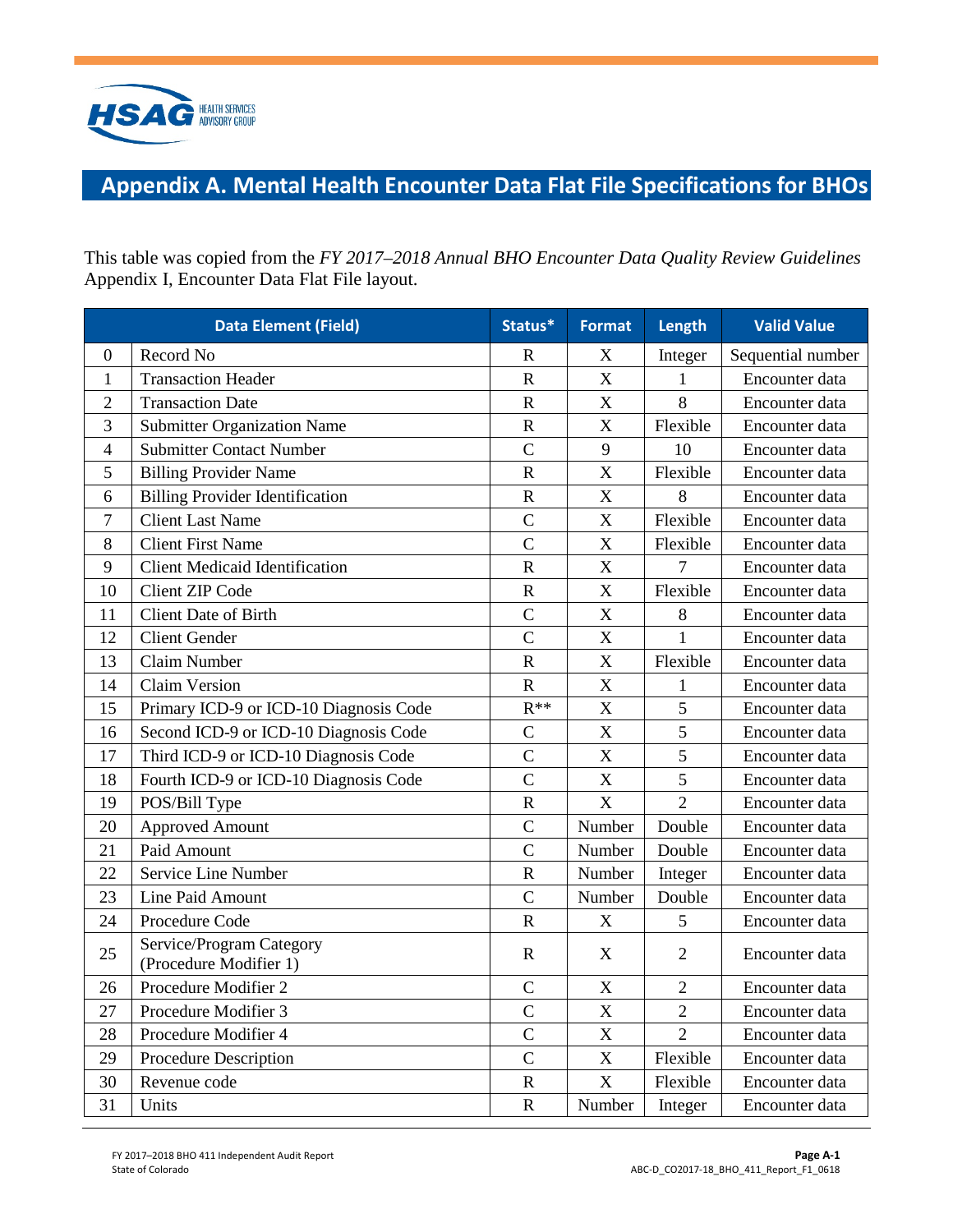

| <b>Data Element (Field)</b> |                                                      | Status*       | <b>Format</b> | Length                      | <b>Valid Value</b> |
|-----------------------------|------------------------------------------------------|---------------|---------------|-----------------------------|--------------------|
| 32                          | <b>Service Start Date</b>                            | R             | X             | 8                           | Encounter data     |
| 33                          | Service End Date                                     | C             | X             | 8                           | Encounter data     |
| 34                          | <b>Admission Date</b>                                | C             | X             | 8                           | Encounter data     |
| 35                          | Principal ICD-9 or ICD-10 Surgical Procedure<br>Code | $\mathcal{C}$ | X             | 7                           | Encounter data     |
| 36                          | Secondary ICD-9 or ICD-10 Surgical Procedure<br>Code | $\mathcal{C}$ | X             | 7                           | Encounter data     |
| 37                          | Discharge Status Code                                | $\mathcal{C}$ | X             | $\mathcal{D}_{\mathcal{L}}$ | Encounter data     |
| 38                          | <b>BHO</b> Name                                      | $\mathbf R$   | X             | Flexible                    | Encounter data     |
| 39                          | <b>BHO</b> Medicaid ID                               | $\mathbf R$   | X             | 8                           | Encounter data     |
| 40                          | <b>FCLN</b>                                          | $\mathbf R$   | Number        | Integer                     | Encounter data     |
| 41                          | <b>Payment Date</b>                                  | R             | X             | 8                           | Encounter data     |
| 42                          | Rendering Provider ID                                | R             | X             | Flexible                    | Encounter data     |

 $*R$  = Required,  $C$  = Conditional

\*\*A primary ICD-10 diagnosis code is required if the service occurred on October 1, 2015, or later.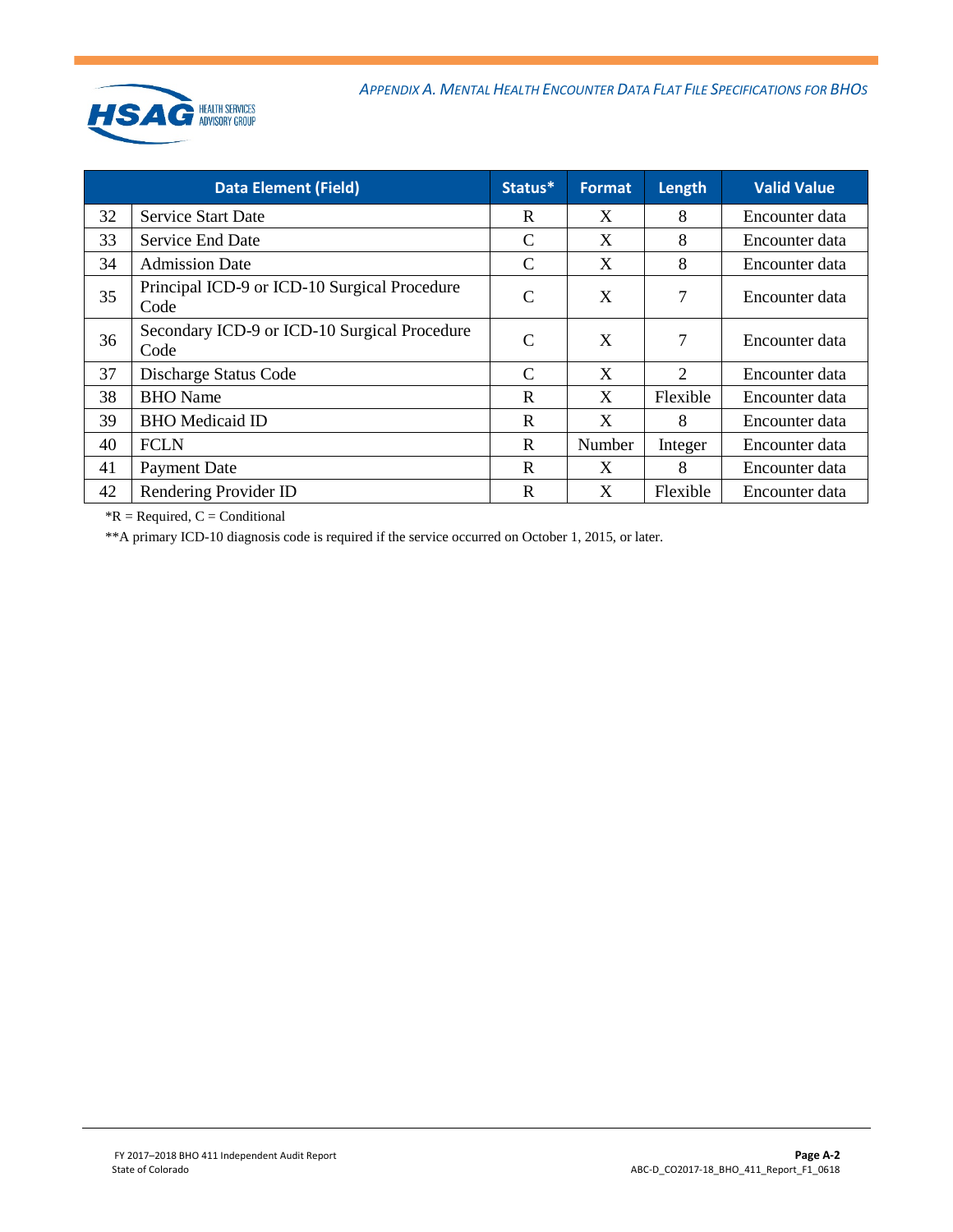

# <span id="page-18-0"></span>**Appendix B. Response Data Layout for Encounter Quality Audit for BHOs**

This table was copied from the *FY 2017–2018 Annual BHO Encounter Data Quality Review Guidelines*  Appendix II, Audit Response File layout.

|                  | <b>Data Element (Field)</b>                                                | <b>Data Description</b>                                                                                                                                                                                                                                                                                                                                                                                                                                                                         | <b>Format</b> | Length       |
|------------------|----------------------------------------------------------------------------|-------------------------------------------------------------------------------------------------------------------------------------------------------------------------------------------------------------------------------------------------------------------------------------------------------------------------------------------------------------------------------------------------------------------------------------------------------------------------------------------------|---------------|--------------|
| $\boldsymbol{0}$ | Record No                                                                  | Sequential number for each of 411 records; Should<br>align with the Record No in the flat file (Appendix I)                                                                                                                                                                                                                                                                                                                                                                                     | X             | Integer      |
| $\mathbf{1}$     | <b>Encounter Procedure Code</b>                                            | 0=No supporting doc, or not consistent w the doc, or<br>not in the USCS, or does not comply with the service<br>description in USCS <sup>*</sup> ; 1=yes, consistent with the<br>minimum supporting doc requirements and complies<br>with USCS<br>*all of the information under the headings of<br>"procedure code description," "service description,"<br>"notes," "minimum documentation requirements,"<br>and "example activities" should be taken into account<br>when they are applicable. |               | 1            |
| $\overline{2}$   | <b>Encounter Diagnosis Code</b>                                            | 0=No doc, or not consistent w the supporting doc, or<br>not comply w the diagnosis code requirement in<br>USCS; 1=yes, comply and consistent                                                                                                                                                                                                                                                                                                                                                    |               | $\mathbf{1}$ |
| 3                | <b>Encounter POS</b>                                                       | 0=No doc, or not consistent w the supporting doc, or<br>not comply w USCS; 1=yes, comply                                                                                                                                                                                                                                                                                                                                                                                                        | X             | $\mathbf{1}$ |
| $\overline{4}$   | <b>Encounter Service</b><br>Cat/Program Category<br>(Procedure Modifier 1) | 0=Not comply with the program category requirement<br>in the USCS for the encounter procedure code;<br>$1 = yes$ , comply                                                                                                                                                                                                                                                                                                                                                                       | X             | $\mathbf{1}$ |
| 5                | <b>Encounter Units</b>                                                     | 0=No supporting doc, or not consistent w the doc or<br>not within the duration allowed by USCS; 1=yes,<br>comply                                                                                                                                                                                                                                                                                                                                                                                | X             | $\mathbf{1}$ |
| 6                | <b>Encounter Service Start</b><br>Date                                     | 0=Start date does not comply w the supporting doc;<br>$1 = \text{comply}$                                                                                                                                                                                                                                                                                                                                                                                                                       | X             | $\mathbf{1}$ |
| $\overline{7}$   | <b>Encounter Service End</b><br>Date                                       | 0=End date does not comply w the supporting doc; $1=$<br>comply                                                                                                                                                                                                                                                                                                                                                                                                                                 | X             | $\mathbf{1}$ |
| 8                | Doc_Population                                                             | 0=No doc or not comply w USCS; 1=yes, comply                                                                                                                                                                                                                                                                                                                                                                                                                                                    | X             | $\mathbf{1}$ |
| 9                | Doc_Duration                                                               | $0 = No$ doc or not comply w USCS; 1=yes, comply                                                                                                                                                                                                                                                                                                                                                                                                                                                | X             | $\mathbf{1}$ |
| 10               | Doc_Allowed_Mode_Deliv<br>ery                                              | 0=No doc or not comply w USCS; 1=yes, comply                                                                                                                                                                                                                                                                                                                                                                                                                                                    | X             | $\mathbf{1}$ |
| 11               | Doc_Staff_Req                                                              | 0=No doc or not comply w USCS if procedure code is<br>included in USCS; 1=yes, comply<br>See further details in Appendix II following this<br>table**                                                                                                                                                                                                                                                                                                                                           | $\mathbf X$   | $\mathbf{1}$ |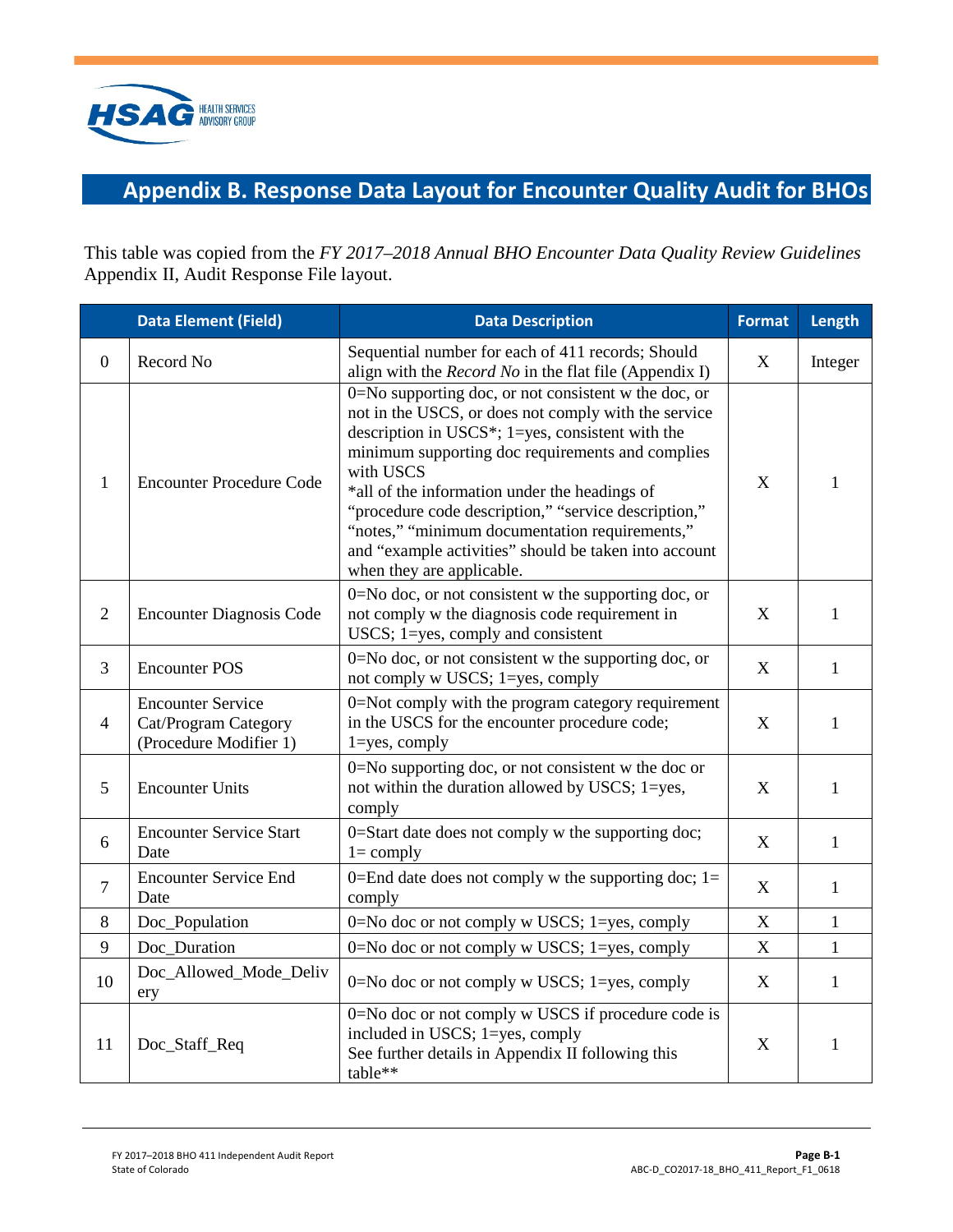

|    | <b>Data Element (Field)</b> | <b>Data Description</b>                                                                                                         | <b>Format</b> | Length   |
|----|-----------------------------|---------------------------------------------------------------------------------------------------------------------------------|---------------|----------|
| 12 | Doc Procedure Code          | Procedure Code in the supporting doc;<br>'NA' if there is no document or unable to determine<br>service based on documentation  | X             | 5        |
| 13 | Doc_Diag                    | Diagnosis code in the supporting doc;<br>'NA' if there is no document                                                           | X             | 5        |
| 14 | Doc_POS                     | Place of Service in the supporting doc;<br>'NA' if there is no document                                                         | X             | 2        |
| 15 | Doc_Units                   | Max of the units comply w USCS if procedure code is<br>included in USCS; 'NA' if there is no document                           | X             | Integer  |
| 16 | Doc_Service Start Date      | Start Date in the doc; 'NA' if there is no doc;                                                                                 | X             | 8        |
| 17 | Doc_Service End Date        | End Date in the doc; 'NA' if there is no doc;                                                                                   | X             | 8        |
| 18 | <b>USCS Version Used</b>    | 1=October 2016 version, 2=January 2017 version,<br>$3 =$ July 2017 version, 4=July 2016 version, 5=2015<br>version <sup>†</sup> | X             |          |
| 19 | Comments (optional)         | Any comments, for example 'no documentation<br>received from provider'                                                          | X             | Flexible |

\*\*The Doc\_Staff\_Req field assesses whether or not the service administrator has the appropriate credentials for the procedure. Signatures are not a component of complete information for the staff requirement, but are required to meet technical documentation requirements, which are measured in the Encounter Procedure Code field.

For procedures in which the provider may have less than a Bachelor's degree, the provider's title should be listed to confirm that the provider meets the staff requirement. As educational requirements for staff may vary by facility, BHOs may opt to have facilities confirm the level of education for non-credentialed staff (e.g., milieu counselors).

† The guidelines document initially accounted for use of the October 2016, January 2017, and July 2017 USCS Manual versions. Over the course of their internal audits, BHO reviewers noted that their samples included some encounters with services dates falling within the coverage range of the 2015 and July 2016 USCS Manuals. The Department instructed BHOs to use the designations specified in the table to document use of the 2015 and July 2016 manual versions.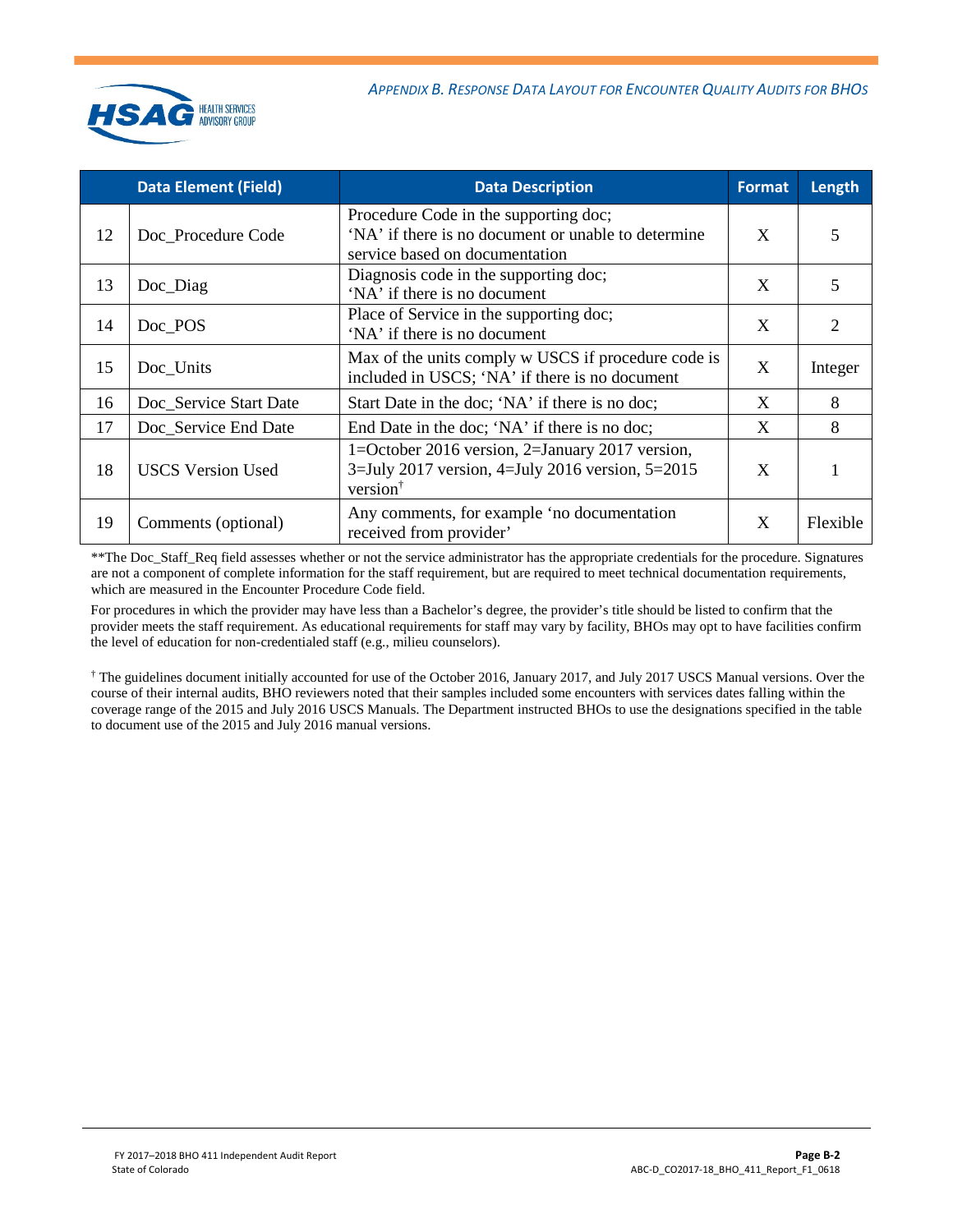

## <span id="page-20-0"></span>**Appendix C. Over-Read Findings for Access Behavioral Care**—**Denver (ABC-D)**

Figure C-1 presents aggregate results from HSAG's 30-case over-read of ABC-D's 411 sample. Agreement values range from 0 percent to 100 percent, where 100 percent represents complete agreement between ABC-D's audit results and HSAG's over-read results and 0 percent represents complete disagreement.



**Figure C-1—Aggregated Percent of Agreement Between HSAG's Over-Read and ABC-D's Internal Audit Findings, by Data Element**

Figure C-1 shows that HSAG's reviewers agreed with ABC-D's audit results for 100 percent of the over-read cases for seven of the 11 audited elements. At 30.0 percent, *Procedure Code* had the lowest rate of agreement between ABC-D's audit results and HSAG's over-read results.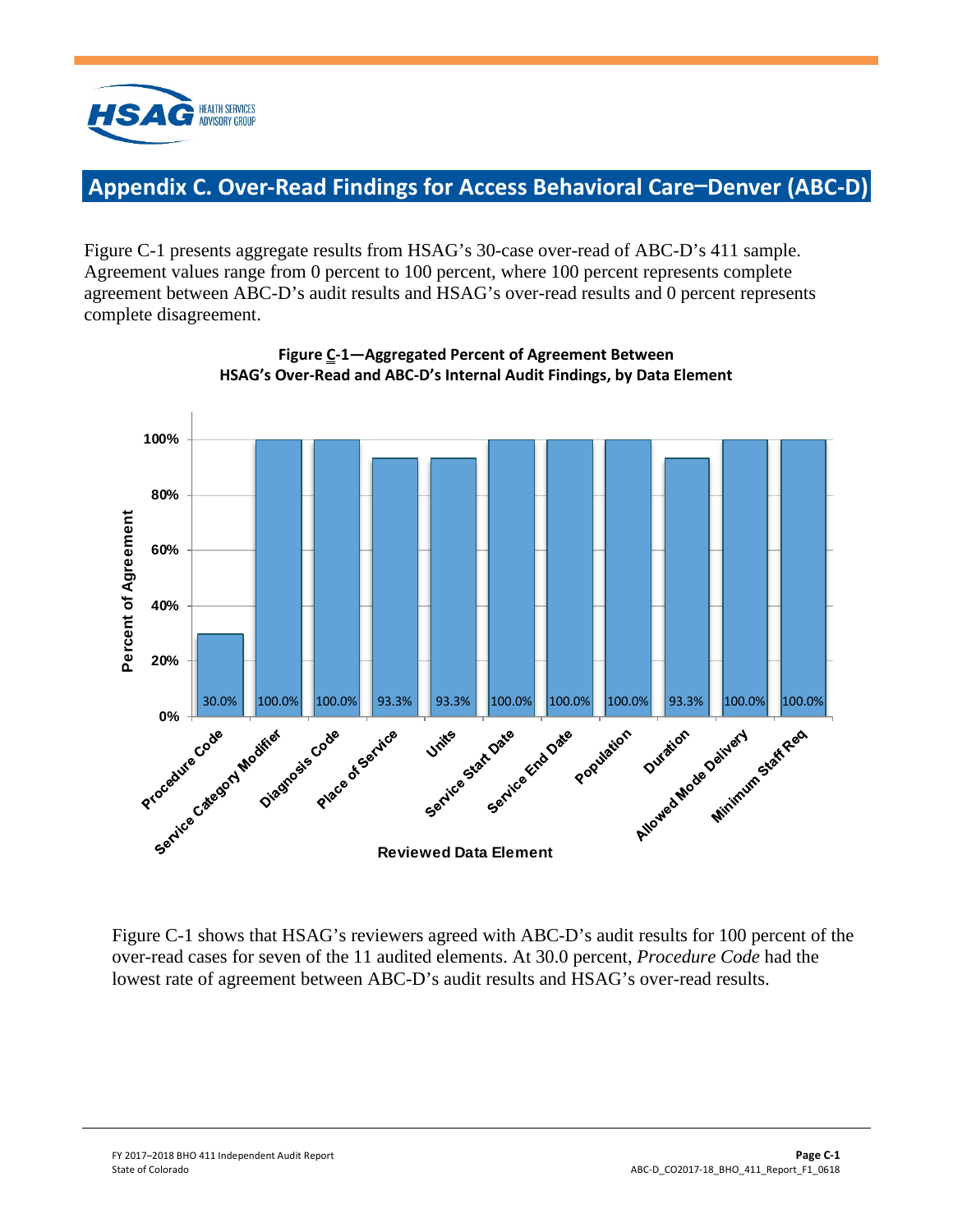

The following figures present aggregate results from HSAG's over-read of the 10 sampled cases associated with Prevention/Early Intervention Services, Club House or Drop-In Center Services, and Residential Services, respectively.



#### **Figure C-2—Aggregated Percent of Agreement Between HSAG's Over-Read and ABC-D's Internal Audit Findings, by Data Element Prevention/Early Intervention Services**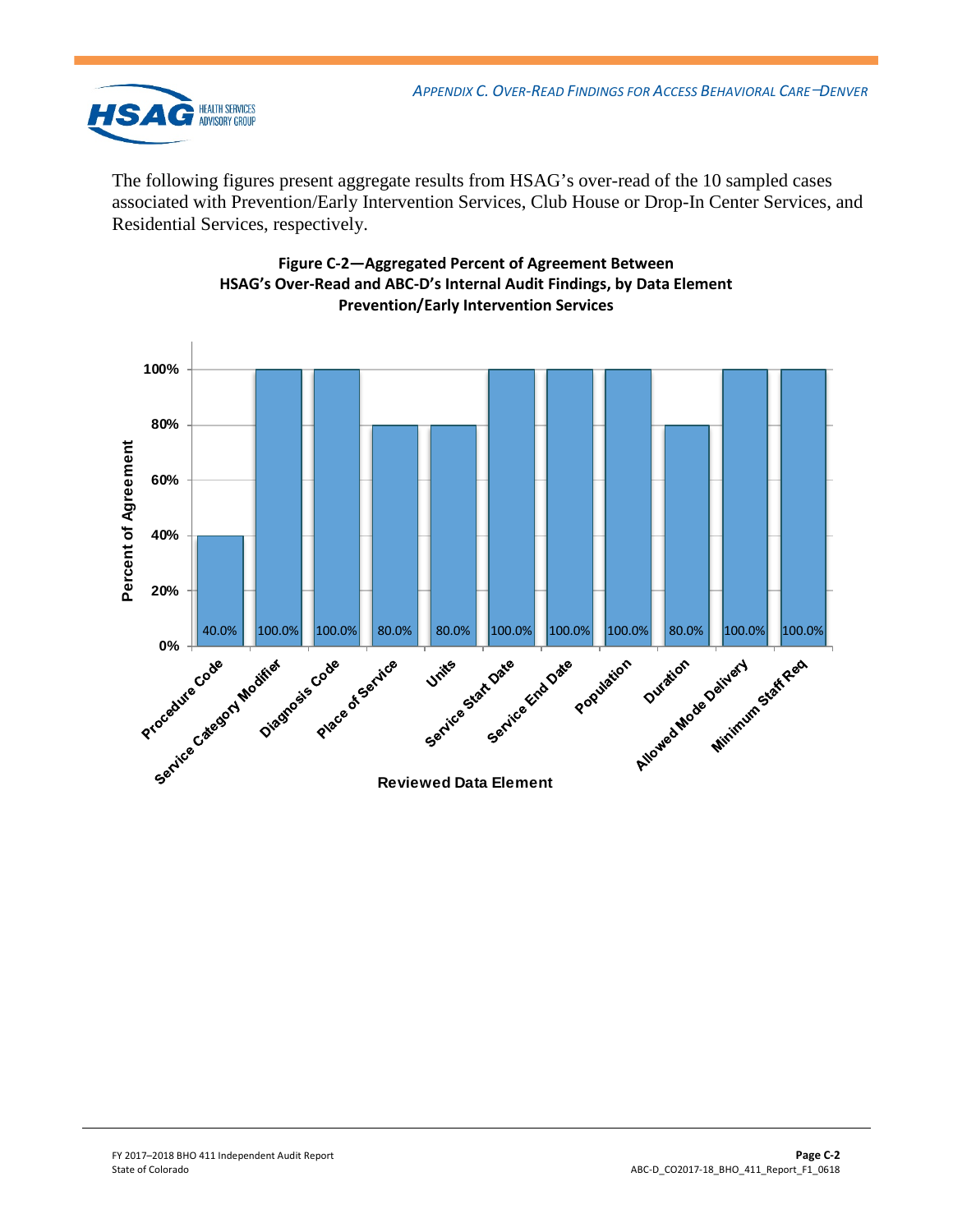